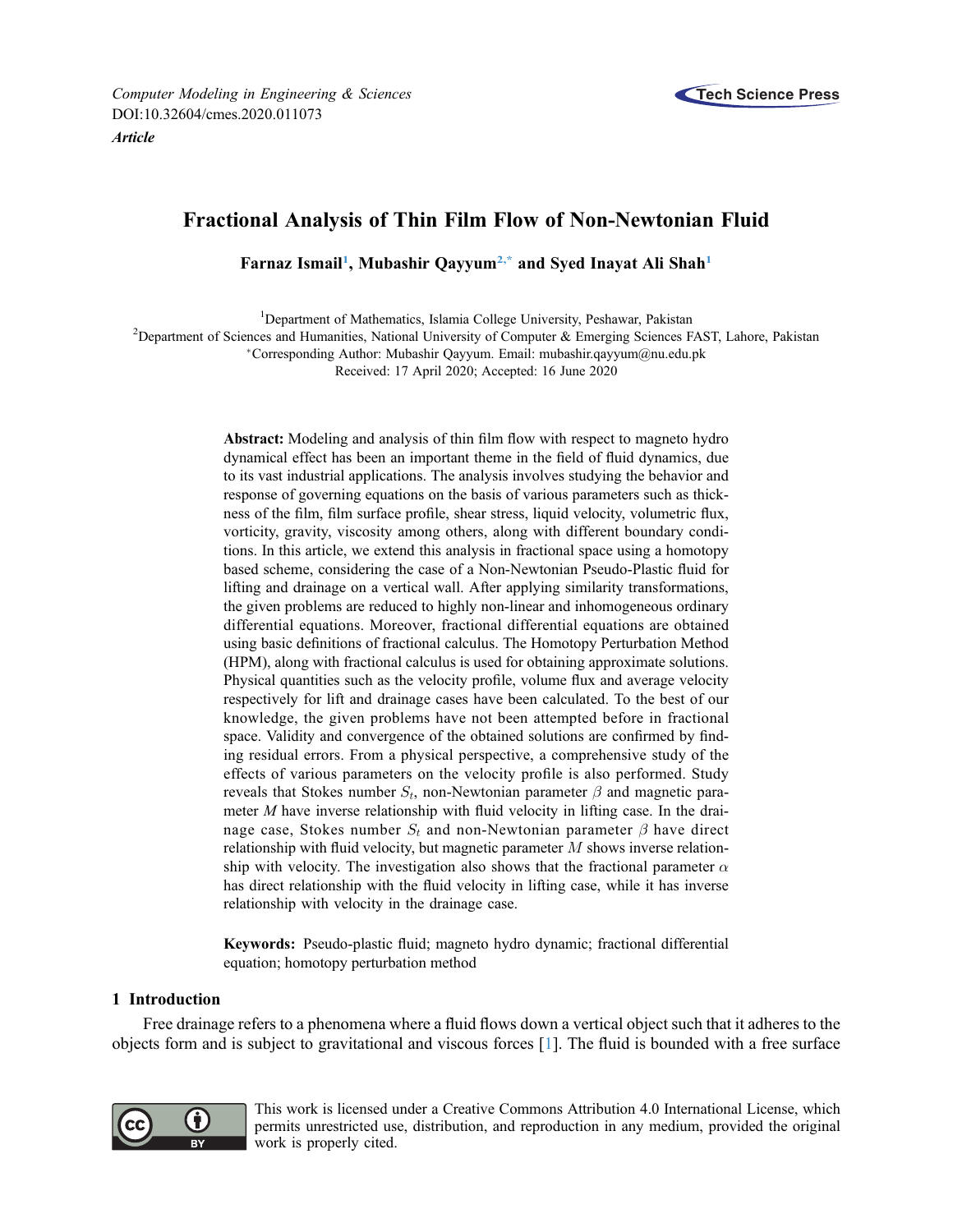(usually air), and there is no forced addition of liquids. The thickness  $\delta$  of the drained fluid is much shorter than the length of the object such that the flow takes place along a longer dimension. The flow is considered to be one-dimensional as the flow velocity is much greater than the velocity perpendicular to the belt. Drainage can be observed in many naturally occurring phenomena such as movement of rain droplets down a window pane, eye tears, and lava flows. Industrial and engineering applications are found in oil refining processes, chip manufacturing, nuclear reactors, construction and civil works, irrigation, laser cutting, paint finishing, among others  $[2-5]$  $[2-5]$  $[2-5]$  $[2-5]$  $[2-5]$ . Since flow conditions can be significantly affected by both external and internal macroscopic instabilities, a significant amount of work has been performed to understand the underlying fundamental flow characteristics. A brief of this body of work is provided in the remainder of this section.

The initial work with respect to the problem was performed on the basis of Newtonian fluids [\[4\]](#page-19-3), where acceleration terms were omitted and the resulting process was a balance between viscous and gravitational forces. Although the approach was valid for large temporal ranges, it was not sufficient for non-linear analysis required in non-Newtonian fluids such as pastes, gels, molten plastics, lubricants containing polymer additives, blood, and food items such as honey and ketchup [\[6\]](#page-19-4). As such, Siddiqui et al. [[7](#page-19-5)[,8\]](#page-19-6) have approached the drainage problem with respect to Phan-Thein-Tanner fluids; a third grade fluid, flowing down an inclined plane. Siddiqui et al. [[9](#page-19-7)] have also approached the problem using fourth-grade fluid on vertical cylinder. In terms of flow types, initial studies involved analysis of laminar flows were performed by Yih [[10\]](#page-19-8). The analysis was extended to turbulent flows by Landau [\[11\]](#page-19-9) and Stuart [[12\]](#page-19-10). Stability analysis taking into account surface tension was performed by Nakaya [[13\]](#page-19-11) and Lin [\[14](#page-19-12)]. Ullah et al. [\[15](#page-19-13)] study thin film flow of a generalized Maxwell fluid along with slip conditions, confronting withdrawal and drainage on non-isothermal cylindrical surfaces. Ruan et al. [\[16](#page-20-0)] examine the dynamics of a thin film formed by a distributed liquid source on a vertical solid wall. Ahmad et al. [[17\]](#page-20-1) proposed a modified nanofluid model for homogeneous–heterogeneous reactions in a gravity driven liquid films.

In this article, we extend the study of fluid drainage and lifting to fractional space by representing the problem as Fractional Differential Equations (FDEs), and obtaining a solution using Homotopy Perturbation Method (HPM), proposed by He et al. [\[18](#page-20-2)–[21](#page-20-3)]. The HPM essentially combines both homotopy and classical perturbation techniques, and has been successfully applied to solve many linear [[18](#page-20-2)–[21\]](#page-20-3) and non-linear problems [\[22](#page-20-4)–[36](#page-20-5)]. The FDEs are generalizations of ordinary differential equations to non-integer order. The usage of FDEs allow us to model and observe more complex spatial and temporal phenomena concerning the fluid flow by taking into account non-local relations [[37\]](#page-20-6). To the best of our knowledge, the analysis of thin film flow in fractional space has not yet been performed.

#### 2 Preliminaries

#### 2.1 Fractional Calculus

FDEs have been the focus of many studies in physics, biology, engineering, signal processing, control theory, and finance due to its ability to capture complex non-linear phenomena not commonly captured by ordinary differential equations  $[11-13]$  $[11-13]$  $[11-13]$  $[11-13]$ . Before proceeding to the remainder sections describing the lifting and drainage model in fractional space, we present a few basic definitions and properties of fractional calculus that will be used in later sections.

**Definition 2.1.1:** A real function  $h(t)$ ,  $t > 0$ , is said to be in the space  $C_{\mu}$ ,  $\mu \in R$ , if there exists a real number  $p > \mu$  such that  $h(t) = t^p h_1(t)$ , where  $h_1(t) \in C(0, \infty)$ , and it is said to be in the space  $C_{\mu}^n$  if and only if

$$
h^n \in C_{\mu}, n \in N. \tag{1}
$$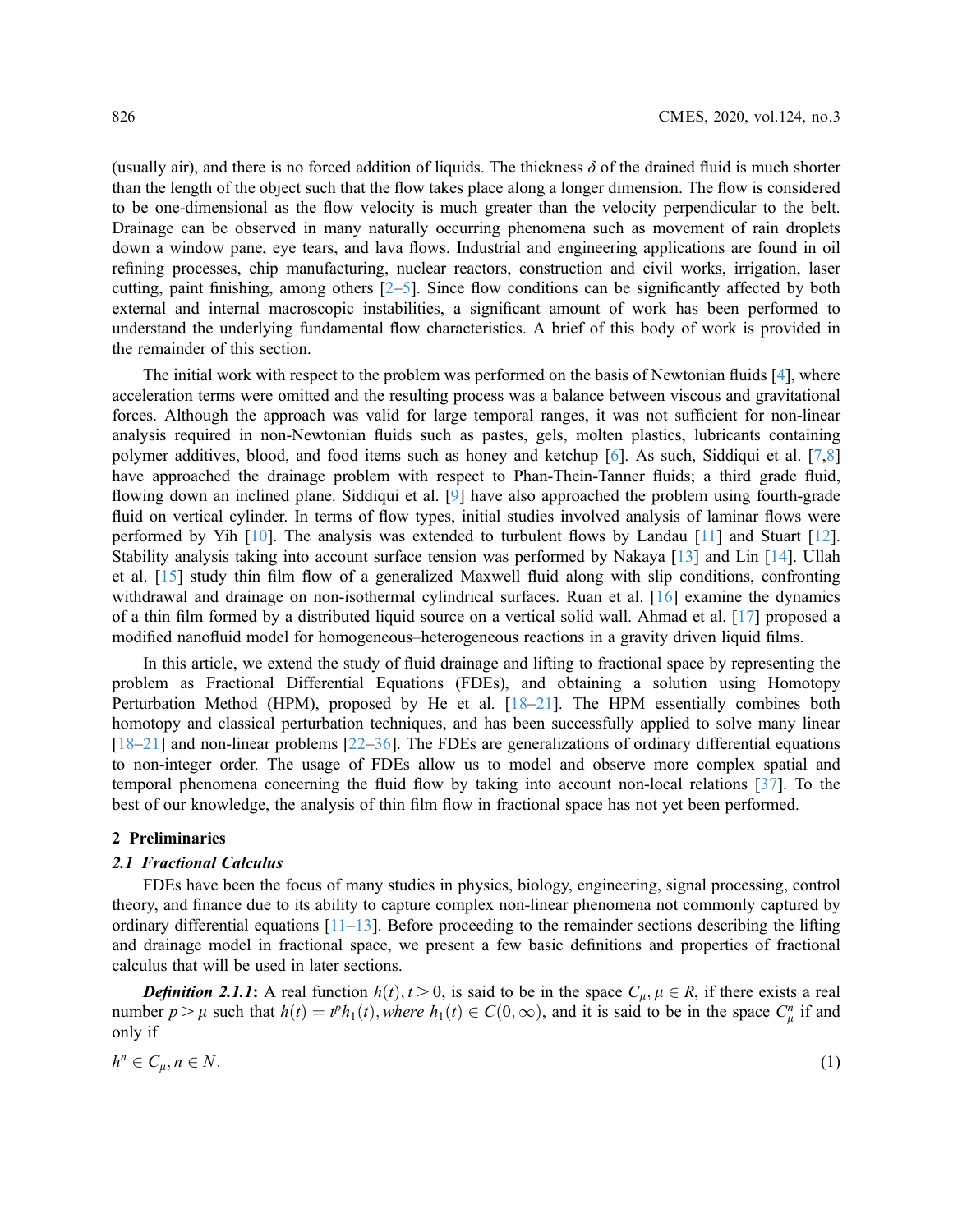$$
D^{\alpha}h(t) = \frac{1}{\Gamma(n-\alpha)} \int_0^t (t-\tau)^{n-\alpha-1} h^n(\tau) d\tau,
$$
\n(2)

For  $n - 1 < \alpha < n, n \in N, t > 0, h \in C_{-1}^{n}$ .

The following are two basic properties of the Caputo fractional derivative [[30\]](#page-20-7):

(1) Let  $h \in C_{-1}^n, n \in N$ . Then  $D^{\alpha}h, 0 \le \alpha \le n$  is well defined and  $D^{\alpha}h \in C_{-1}$ .

(2) Let  $n-1 \le \alpha \le n, n \in N$  and  $h \in C_{\mu}^n, \mu \ge -1$ . Then

$$
J^{\alpha}D^{\alpha}h(t) = h(t) - \sum_{k=0}^{n-1} h^{k}(0^{+}) \frac{t^{k}}{k!}
$$

#### 2.2 Basic Theory of Homotopy Perturbation Method (HPM)

To illustrate the basic idea of the HPM for solving nonlinear differential equations, consider the following nonlinear differential equation:

$$
A(u) - f(r) = 0, r \in \Omega
$$
\n<sup>(3)</sup>

With boundary conditions

$$
B\left(u,\frac{du}{dx}\right) = 0, r\epsilon\Phi
$$
\n(4)

<span id="page-2-2"></span>where A is the general differential operator, B is a boundary operator,  $f(r)$  is a known analytic function and  $\Phi$  is the boundary over the domain  $\Omega$ . Generally A can be divided into a linear part L and a nonlinear part N. [Eq. \(3\)](#page-2-0) can be written as

$$
L(u) + N(u) - f(r) = 0, r \in \Omega
$$
\n<sup>(5)</sup>

By the homotopy technique, we construct a homotopy  $V(r, p)$ :  $\Omega \times [0, 1] \rightarrow \Re$ , which satisfies:

$$
H(V, p) = (1 - p)[L(V) - L(u_0)] + p[A(V) - f(r)] = 0, \quad p \in [0, 1], \quad r \in \Omega
$$
\n<sup>(6)</sup>

or

$$
H(V, p) = L(V) - L(u0) + pL(u0) + p[N(V) - f(r)] = 0
$$
\n(7)

<span id="page-2-0"></span>where  $p \in [0, 1]$  is an embedding parameter, while  $u_0$  is an initial approximation of [Eq. \(3\)](#page-2-0), which satisfies the boundary conditions. From Eqs.  $(5)$  and  $(6)$  we have

<span id="page-2-3"></span>
$$
H(V,0) = L(V) - L(u_0)
$$
  

$$
H(V,1) = A(V) - f(r)
$$
 (8)

Thus, the changing process of p from zero to unity is just that of  $V(r, p)$  from  $u_0(r)$  to  $u(r)$ .

<span id="page-2-1"></span>According to HPM, we initially use the embedding parameter  $p$  as a small parameter and assume that the solution of  $(3)$  and  $(4)$  can be written as a power series in p.

$$
V = v_0 + p v_1 + p^2 v_2 + p^3 v_3 + \dots \tag{9}
$$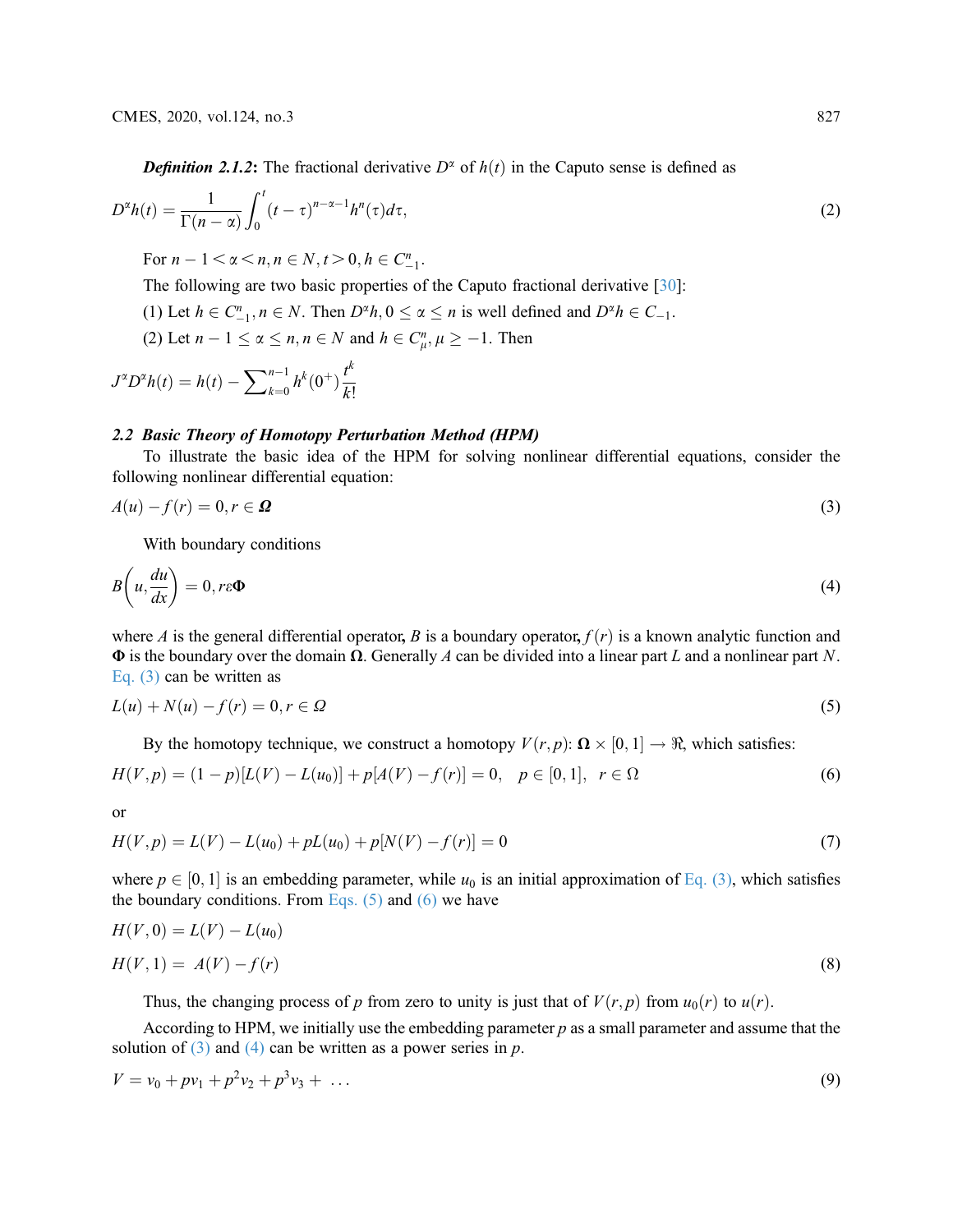Setting  $p = 1$  results in the approximate solution of [\(3\)](#page-2-0)

$$
u = \lim_{p \to 1} V = v_0 + v_1 + v_2 \dots \tag{10}
$$

#### 2.3 Governing Equations

The basic equations governing the motion of an isothermal, homogeneous and incompressible fluid as [[9](#page-19-7)] are given as:

$$
div\mathbf{V} = 0,\t(11)
$$

$$
\rho \frac{DV}{Dt} = \rho \mathbf{f} - gradP + div\mathbf{S}
$$
\n(12)

where V is the velocity vector,  $\rho$  is the constant density and f is the body force per unit mass, P denotes the dynamic pressure and  $\frac{D}{Dt}$  denotes the material derivative which is defined as

$$
\frac{D(*)}{Dt} = \frac{\partial}{\partial t} (*) - (\mathbf{V}.\nabla)(*)
$$

Here S is the extra stress tensor for pseudo-plastic fluid model [\[24](#page-20-8)], defined as

$$
\mathbf{S} + \lambda_1 \mathbf{S}^{\nabla} + \frac{1}{2} (\lambda_1 - \mu_1) (\mathbf{A}_1 \mathbf{S} + \mathbf{S} \mathbf{A}_1) = \eta_0 \mathbf{A}_1,
$$
\n(13)

where  $\eta_0$  is the zero shear viscosity,  $\lambda_1$  is the relaxation time and  $\mu_1$  is the material constant.

The first Rivlin–Ericksen tensor  $A_1$  is defined as

$$
\mathbf{A}_1 = (grad\mathbf{V}) + (grad\mathbf{V})^T
$$
 (14)

<span id="page-3-0"></span>The contra variant convicted derivative denoted by super imposed  $\nabla$  over **S** is defined as

$$
\mathbf{S}^{\nabla} = \frac{D\mathbf{S}}{Dt} - \left[ \left( \operatorname{grad} \mathbf{V} \right)^{T} \mathbf{S} + \mathbf{S} (\operatorname{grad} \mathbf{V}) \right] \tag{15}
$$

#### 3 Formulation of the Electrically Conducted Paint Film Flow in Lifting Case

We consider a container filled with an incompressible non-Newtonian Pseudo-Plastic fluid. A wide belt is passing through this container which moves vertically upward with a constant speed  $U_0$ . The belt take up a thin film of fluid having uniform thickness  $\delta$ . The gravity tries to make the fluid drain down the belt. It is also assume that the flow is laminar and uniform, and the pressure is atmospheric pressure. Let x-axis be normal to the belt and the z-axis is along the belt which is in upward direction.

The boundary conditions for the problem are:

<span id="page-3-1"></span>(i) There is no-slip at the wall

<span id="page-3-2"></span>
$$
at x = 0, \quad w = U_0 \tag{16}
$$

(ii) At the free surface, the shear is negligible, thus

$$
at x = \delta, \quad S_{xz} = 0 \tag{17}
$$

where  $S_{xz}$  is the shear stress component of the pseudo-plastic fluid.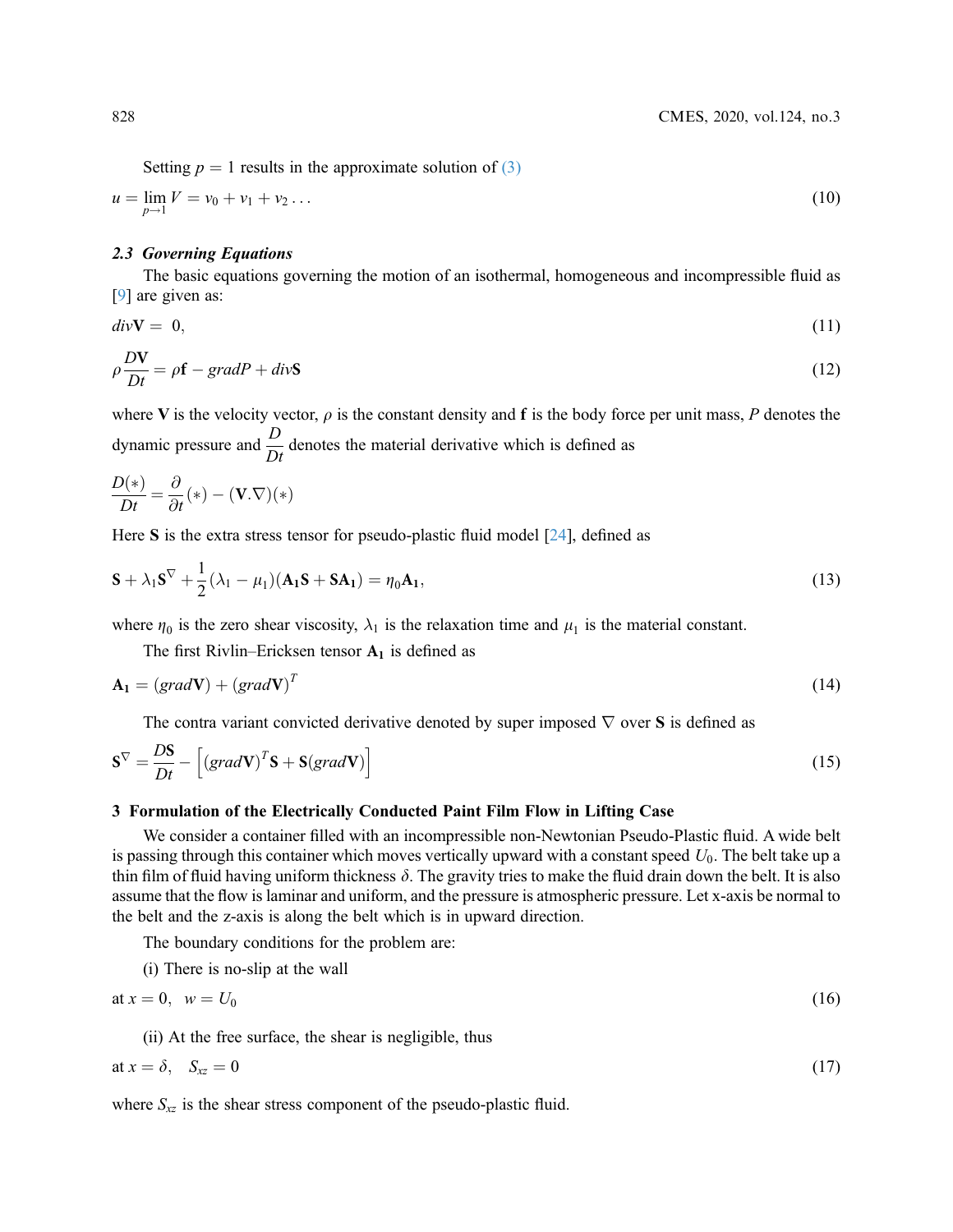<span id="page-4-1"></span>
$$
\mathbf{V} = (0, 0, -\sigma B_0^2 w(x))
$$
\n(18)

<span id="page-4-2"></span>and extra stress tensor as

$$
\mathbf{S} = \mathbf{S}(x) \tag{19}
$$

By inserting  $(18)$  in  $(11)$  and  $(12)$ , the continuity Eq.  $(11)$  is identically satisfied and Eq.  $(12)$  takes the following form

$$
0 = \frac{dS_{xx}}{dx} + \rho f_1 \tag{20}
$$

$$
0 = \frac{dS_{zx}}{dx} + \rho f_3 - \sigma B_0^2 w(x)
$$
\n(21)

where  $f_1$  and  $f_3$  are components of body force in x and z directions, respectively.

<span id="page-4-0"></span>Since the z-axis is in upward direction and gravity acts in the negative z-direction (downward), this means that  $g_z = -g$ , hence the above equations become

$$
0 = \frac{dS_{xx}}{dx} \tag{22}
$$

$$
0 = \frac{dS_{zx}}{dx} - \rho g - \sigma B_0^2 w(x) \tag{23}
$$

The non-zero components of S are obtained by inserting Eqs.  $(14)$ ,  $(15)$  and  $(18)$  in Eq.  $(13)$ 

$$
S_{xx} = \frac{-\eta_0 (\lambda_1 - \mu_1) \left(\frac{dw}{dx}\right)^2}{1 + (\lambda_1^2 - \mu_1^2) \left(\frac{dw}{dx}\right)^2}, S_{zz} = \frac{\eta_0 (\lambda_1 + \mu_1) \left(\frac{dw}{dx}\right)^2}{1 + (\lambda_1^2 - \mu_1^2) \left(\frac{dw}{dx}\right)^2}, S_{zx} = \frac{\eta_0 \frac{dw}{dx}}{1 + (\lambda_1^2 - \mu_1^2) \left(\frac{dw}{dx}\right)^2}
$$
(24)

Substituting the value of  $S_{zx}$  in [Eq. \(23\),](#page-5-0) we get

$$
\frac{d}{dx}\left[\frac{\eta_0 \frac{dw}{dx}}{1 + (\lambda_1^2 - \mu_1^2) \left(\frac{dw}{dx}\right)^2}\right] = \rho g + \sigma B_0^2 w(x)
$$
\n(25)

Applying the non-dimensional parameters  $w^* = \frac{w}{U_0}$  and  $x^* = \frac{x}{\delta}$  in [Eq. \(25\),](#page-5-1) we get  $\Gamma$ 3

$$
\frac{d}{dx}\left[\frac{\frac{dw}{dx}}{1+\beta\left(\frac{dw}{dx}\right)^2}\right] = S_t + M^2 w(x)
$$
\n(26)

with

 $\mathbf{r}$ 

 $\frac{dw}{dx} = 0$  at  $x = 1$ ,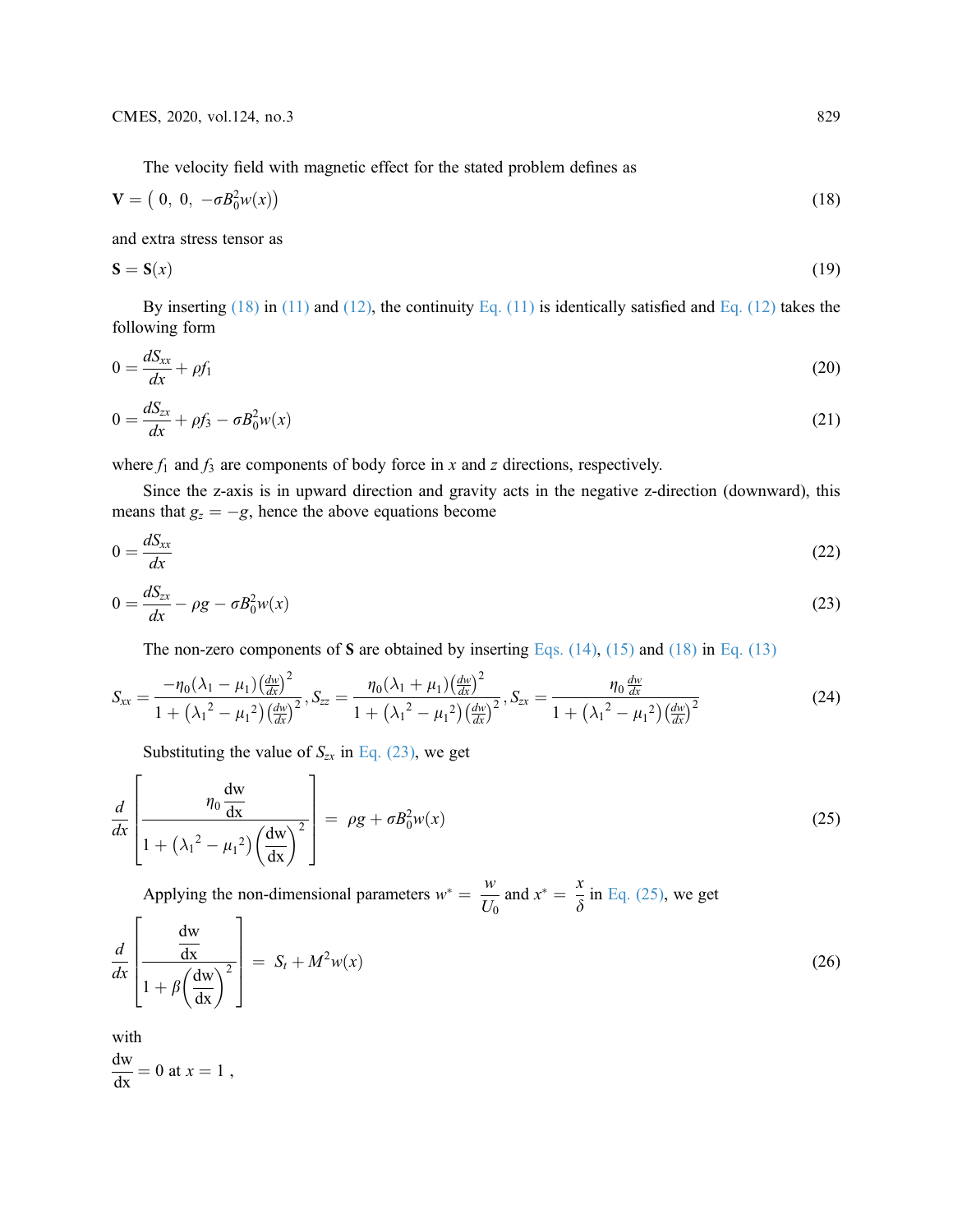$w = 1$  at  $x = 0$ ,

where  $\beta = \frac{(\lambda_1^2 - \mu_1^2)U_0^2}{\delta_0^2 R^2 \delta}$  denotes the non-Newtonian parameter,  $S_t = \frac{\rho g \delta^2}{\mu_{eff} U_0}$  represents the stokes number and  $M^2 = \frac{{}^{\circ}\sigma B_0^2 \delta}{\mu}$  $\frac{\mu_{eff}}{\mu_{eff}}$  is the MHD parameter.

[Eq. \(24\)](#page-5-2) can be written as a second order differential equation as follows

$$
\frac{d^2w}{dx^2} - \beta \left(\frac{dw}{dx}\right)^2 \frac{d^2w}{dx^2} - \beta^2 S_t \left(\frac{dw}{dx}\right)^4 - 2\beta S_t \left(\frac{dw}{dx}\right)^2 - M^2 \beta^2 w(x) \left(\frac{dw}{dx}\right)^4 - 2\beta M^2 w(x) \left(\frac{dw}{dx}\right)^2 - M^2 w(x) = S_t,
$$
\n(27)

with the wall and free surface boundary conditions, respectively;

$$
w = 1 \text{ at } x = 0,
$$
  
\n
$$
\frac{dw}{dx} = 0 \text{ at } x = 1.
$$

<span id="page-5-0"></span>After using basic definitions of fractional calculus discussed in the previous section, the fractional form of [Eq. \(27\)](#page-7-0) is:

$$
\frac{d^2w(x)}{dx^2} - \beta (D^{\alpha}w(x))^2 \frac{d^2w(x)}{dx^2} - \beta^2 S_t (D^{\alpha}w(x))^4 - 2\beta S_t (D^{\alpha}w(x))^2 - M^2 \beta^2 w(x) (D^{\alpha}w(x))^4 - 2\beta M^2 w(x) (D^{\alpha}w(x))^2 - M^2 w(x) = S_t,
$$
\n(28)

<span id="page-5-2"></span>with the following boundary conditions:

$$
w(0) = 1, w'(1) = 0, \ 0 < \alpha < 1, t > 0. \tag{29}
$$

## 4 Application of HPM to Fractional Differential Equation in Lifting Case

According to HPM, we can construct the following homotopy  $\Omega \times [0, 1] \rightarrow R$  for [Eq. \(28\)](#page-7-1)

$$
(1-p)\frac{d^2w(x)}{dx^2} + p\frac{d^2w(x)}{dx^2} - \beta(D^{\alpha}w(x))^2\frac{d^2w}{dx^2} - \beta^2S_t(D^{\alpha}w(x))^4 - 2\beta S_t(D^{\alpha}w(x))^2 - M^2\beta^2w(x)(D^{\alpha}w(x))^4 - 2\beta M^2w(x)(D^{\alpha}w(x))^2 - M^2w(x) - S_t] = 0
$$
\n(30)

Using [\(28\)](#page-7-1) and [\(29\)](#page-7-2) various order problems are as follows:

#### <span id="page-5-1"></span>4.1 Zeroth-Order Problem

$$
w_0^{''}(x) = 0, w_0(0) = 1, w'_0(1) = 0
$$
\n(31)

#### 4.2 First-Order Problem

$$
-S_t - 2S_t \beta (D^{\alpha} w_0(x))^2 - S_t \beta^2 (D^{\alpha} w_0(x))^4 - M^2 w_0(x) - 2M^2 \beta (D^{\alpha} w_0(x))^2 w_0(x) - M^2 \beta^2 (D^{\alpha} w_0(x))^4 w_0(x) - \beta (D^{\alpha} w_0(x))^2 w_0''(x) + w_1''(x) = 0, w_1(0) = 0, w_1'(1) = 0
$$
\n(32)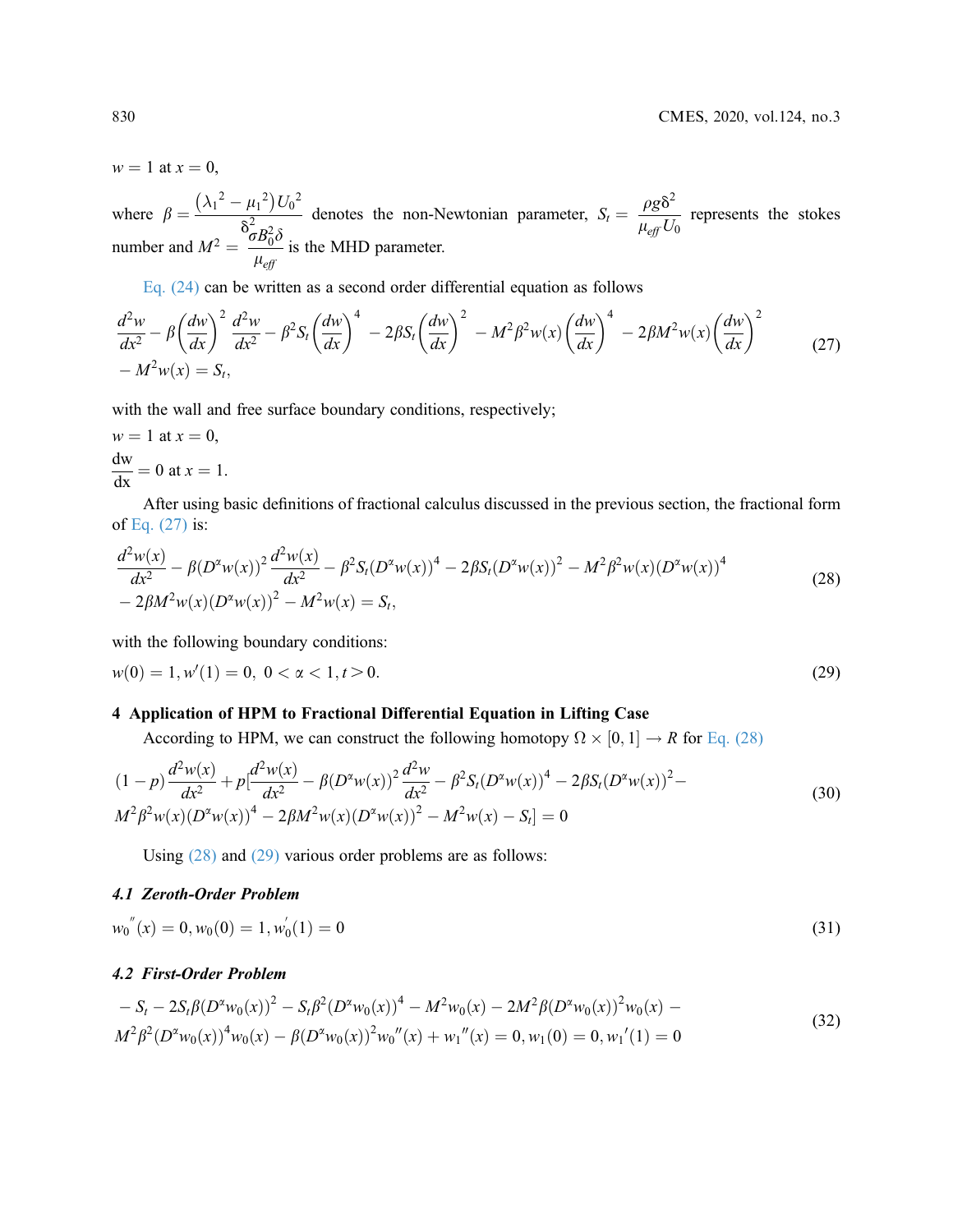## 4.3 Second-Order Problem

 $-4S_t\beta(D^{\alpha}w_0(x))(D^{\alpha}w_1(x)) - 4S_t\beta^2(D^{\alpha}w_0(x))^3(D^{\alpha}w_1(x)) - 4M^2\beta(D^{\alpha}w_0(x))(D^{\alpha}w_1(x))w_0(x) 4M^2\beta^2(D^{\alpha}w_0(x))^3(D^{\alpha}w_1(x))w_0(x) - M^2w_1(x) - 2M^2\beta(D^{\alpha}w_0(x))^2w_1(x) - M^2\beta^2(D^{\alpha}w_0(x))^4w_1(x) -$  (33)  $2\beta(D^{\alpha}w_0(x))(D^{\alpha}w_1(x))w_0''(x) - \beta(D^{\alpha}w_0(x))^2w_1''(x) + w_2''(x) = 0, w_2(0) = 0, w_2'(1) = 0$ 

## 4.4 Third-Order Problem

$$
-2S_{t}\beta(D^{\alpha}w_{1}(x))^{2} - 6S_{t}\beta^{2}(D^{\alpha}w_{0}(x))^{2}(D^{\alpha}w_{1}(x))^{2} - 4S_{t}\beta(D^{\alpha}w_{0}(x))(D^{\alpha}w_{2}(x)) - 4S_{t}\beta^{2}(D^{\alpha}w_{0}(x))^{3}(D^{\alpha}w_{2}(x)) - 2M^{2}\beta(D^{\alpha}w_{1}(x))^{2}w_{0}(x) - 6M^{2}\beta^{2}(D^{\alpha}w_{0}(x))^{2}(D^{\alpha}w_{1}(x))^{2}w_{0}(x) - 4M^{2}\beta(D^{\alpha}w_{0}(x))(D^{\alpha}w_{2}(x))w_{0}(x) - 4M^{2}\beta(D^{\alpha}w_{0}(x))(D^{\alpha}w_{2}(x))w_{0}(x) - 4M^{2}\beta(D^{\alpha}w_{0}(x))(D^{\alpha}w_{1}(x))w_{1}(x) - 4M^{2}\beta^{2}(D^{\alpha}w_{0}(x))^{3}(D^{\alpha}w_{1}(x))w_{1}(x) - M^{2}w_{2}(x) - 4M^{2}\beta(D^{\alpha}w_{0}(x))^{2}w_{2}(x) - M^{2}\beta^{2}(D^{\alpha}w_{0}(x))^{4}w_{2}(x) - \beta(D^{\alpha}w_{1}(x))^{2}w_{0}''(x) - 2\beta(D^{\alpha}w_{0}(x))(D^{\alpha}w_{2}(x))w_{0}''(x) - 2\beta(D^{\alpha}w_{0}(x))(D^{\alpha}w_{1}(x))w_{1}''(x) - \beta(D^{\alpha}w_{0}(x))^{2}w_{2}''(x) + w_{3}''(x) = 0, w_{3}(0) = 0, w_{3}(1) = 0
$$
\n(8.18)

## 4.5 Fourth-Order Problem

$$
-4S_{t}\beta^{2}(D^{2}w_{0}(x))(D^{2}w_{1}(x))^{3}-4S_{t}\beta(D^{2}w_{1}(x))(D^{2}w_{2}(x))-12S_{t}\beta^{2}(D^{2}w_{0}(x))^{2}(D^{2}w_{1}(x))(D^{2}w_{2}(x)) -4S_{t}\beta(D^{2}w_{0}(x))(D^{2}w_{3}(x))-4S_{t}\beta^{2}(D^{2}w_{0}(x))^{3}(D^{2}w_{3}(x))-4M^{2}\beta^{2}(D^{2}w_{0}(x))(D^{2}w_{1}(x))^{3}w_{0}(x) -4M^{2}\beta(D^{2}w_{1}(x))(D^{2}w_{2}(x))w_{0}(x)-12M^{2}\beta^{2}(D^{2}w_{0}(x))^{2}(D^{2}w_{1}(x))(D^{2}w_{2}(x))w_{0}(x) -4M^{2}\beta(D^{2}w_{0}(x))(D^{2}w_{3}(x))w_{0}(x)-4M^{2}\beta(D^{2}w_{0}(x))^{2}(D^{2}w_{1}(x))^{2}w_{1}(x)-4M^{2}\beta(D^{2}w_{0}(x))^{3}(D^{2}w_{3}(x))w_{0}(x)-2M^{2}\beta(D^{2}w_{1}(x))^{2}w_{1}(x)-6M^{2}\beta^{2}(D^{2}w_{0}(x))^{2}(D^{2}w_{1}(x)-4M^{2}\beta(D^{2}w_{0}(x))(D^{2}w_{2}(x))w_{1}(x)-4M^{2}\beta^{2}(D^{2}w_{0}(x))^{3}(D^{2}w_{2}(x))w_{1}(x)-4M^{2}\beta(D^{2}w_{0}(x))(D^{2}w_{1}(x))w_{2}(x)-4M^{2}\beta^{2}(D^{2}w_{0}(x))^{3}(D^{2}w_{1}(x))w_{2}(x)-M^{2}w_{3}(x)-2M^{2}\beta(D^{2}w_{0}(x))^{2}w_{3}(x)-
$$
\n
$$
4M^{2}\beta^{2}(D^{2}w_{0}(x))^{3}(D^{2}w_{1}(x))w_{2}(x)-M^{2}w_{3}(x)-2M^{2}\beta(D^{2}w_{0}(x))^{2}w_{3}(x)-
$$
\n
$$
M^{2}\beta^{2}(D^{2}w_{0}(x))^{4}w_{3}(x)-2\beta(D^{2}w_{1}(x))(D^{2}w_{2
$$

Using Caputo definition while keeping  $\alpha = 0.99$ ,  $\beta = 0.1$ ,  $S_t = 0.1$  and  $M = 0.1$  fixed, the approximate solution is

$$
W(x) = 1 - 0.0000775435x + 0.000124893x^{2.04} - 2.56792 \times 10^{-6}x^3 - 0.0000908513x^{3.04} + 0.0000312582x^{4.04} + 2.48889 \times 10^{-8}x^5 - 4.88682 \times 10^{-6}x^{5.04} + 8.09076 \times 10^{-7}x^{6.04} - 1.77778 \times 10^{-9}x^7 + 2.22222 \times 10^{-10}x^8 + 1/2(-0.28x + 0.14x^2) + 1/24(0.0448x - 0.0224x^3 + 0.0056x^4) + (0.000105828(-3.63975x^{2.96} + 4.99946x^4 + 0.117591x^{4.96} - 3.35361x^5 + 0.830102x^6 - 0.0176386x^{6.96} + 0.00293977x^{7.96}))/x^{1.96}
$$
\n(36)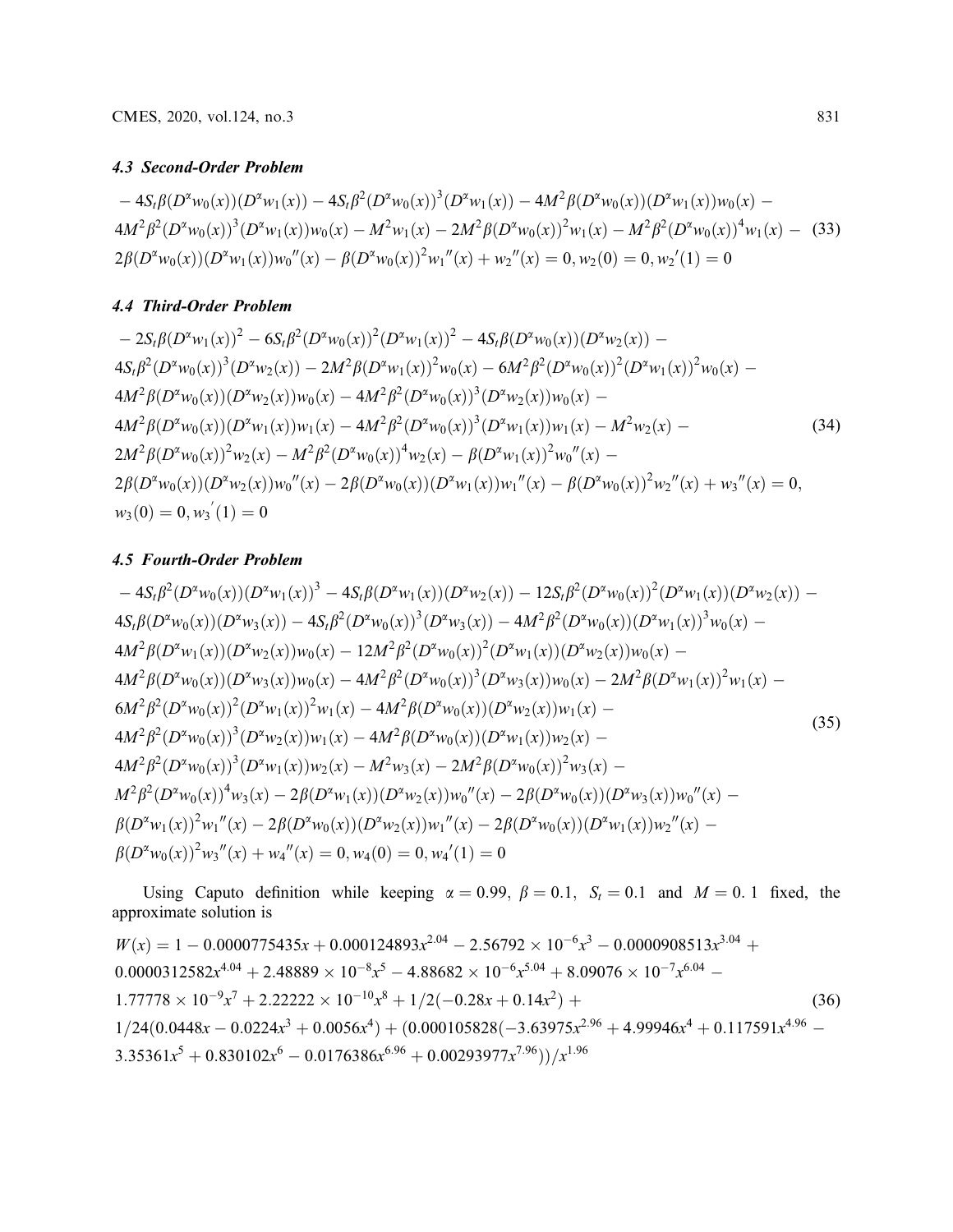<span id="page-7-0"></span>The residual of the problem is

$$
R = \frac{d^2 W(x)}{dx^2} - \beta (D^{\alpha} W(x))^2 \frac{d^2 W(x)}{dx^2} - \beta^2 S_t (D^{\alpha} W(x))^4 - 2\beta S_t (D^{\alpha} W(x))^2 - M^2 \beta^2 w(x) (D^{\alpha} W(x))^4 - (37)
$$
  
2 $\beta M^2 W(x) (D^{\alpha} W(x))^2 - M^2 W(x) - S_t$ 

#### <span id="page-7-1"></span>5 Flow Rate and Average Velocity in Lifting Case

Flow rate per unit width is given by

$$
Q = \int_{0}^{1} W(x)dx,
$$
\n(38)  
\n
$$
Q = -945(-4 + \alpha)\left(-18S^{3}(-3 + \alpha)^{2}(-576 + 1172\alpha - 925\alpha^{2} + 343\alpha^{3} - 60\alpha^{4} + 4\alpha^{5})\right)
$$
\n
$$
+ M^{8}(-25344 + 69048\alpha - 79018\alpha^{2} + 48835\alpha^{3} - 17582\alpha^{4} + 3693\alpha^{5} - 420\alpha^{6} + 20\alpha^{7}\right) + M^{2}S^{2}\left(-42(-3 + \alpha)^{2}(-576 + 1172\alpha - 925\alpha^{2} + 343\alpha^{3} - 60\alpha^{4} + 4\alpha^{5})\right)
$$
\n
$$
+ S(-103680 + 282048\alpha - 321330\alpha^{2} + 197121\alpha^{3} - 70234\alpha^{4} + 14555\alpha^{5} - 1628\alpha^{6} + 76\alpha^{7})\right) + M^{6}\left(-12(-3 + \alpha)^{2}(-576 + 1172\alpha - 925\alpha^{2} + 343\alpha^{3} - 60\alpha^{4} + 4\alpha^{5}) + S(-126720 + 341952\alpha - 387650\alpha^{2} + 237197\alpha^{3} - 84458\alpha^{4} + 17519\alpha^{5} - 1964\alpha^{6} + 92\alpha^{7})\right) + M^{4}S\left(-36(-3 + \alpha)^{2}(-576 + 1172\alpha - 925\alpha^{2} + 343\alpha^{3} - 60\alpha^{4} + 4\alpha^{5}\right) + S(-205056 + 554952\alpha - 629962\alpha^{2} + 385483\alpha^{3} - 137110\alpha^{4} + 28381\alpha^{5} - 3172\alpha^{6} + 148\alpha^{7})\right) + 4(62M^{8} - 945(-3 + S) + 189M^{2}(-5 + 2S) - 9M^{4}(-42 + 17S
$$

<span id="page-7-2"></span>The average velocity  $\bar{V}$  for lifting problem is given by

 $\bar{V} = Q.$  (39)

## 6 Formulation of the Electrically Conducted Paint Film Flow in Drainage Case

Now we consider the fluid falling on the stationary infinite stationary belt. Due to gravity the flow is in the downward direction, which means that  $g_z = g$ , so the [Eq. \(23\)](#page-5-0) become:

$$
0 = \frac{dS_{zx}}{dx} + \rho g - \sigma B_0^2 w(x) \tag{40}
$$

From [Eq. \(24\)](#page-5-2) substituting the value of  $S_{zx}$  in [Eq. \(40\),](#page-10-0) we get

$$
\frac{d}{dx}\left[\frac{\eta_0 \frac{dw}{dx}}{1 + (\lambda_1^2 - \mu_1^2) \left(\frac{dw}{dx}\right)^2}\right] = -\rho g + \sigma B_0^2 w(x)
$$
\n(41)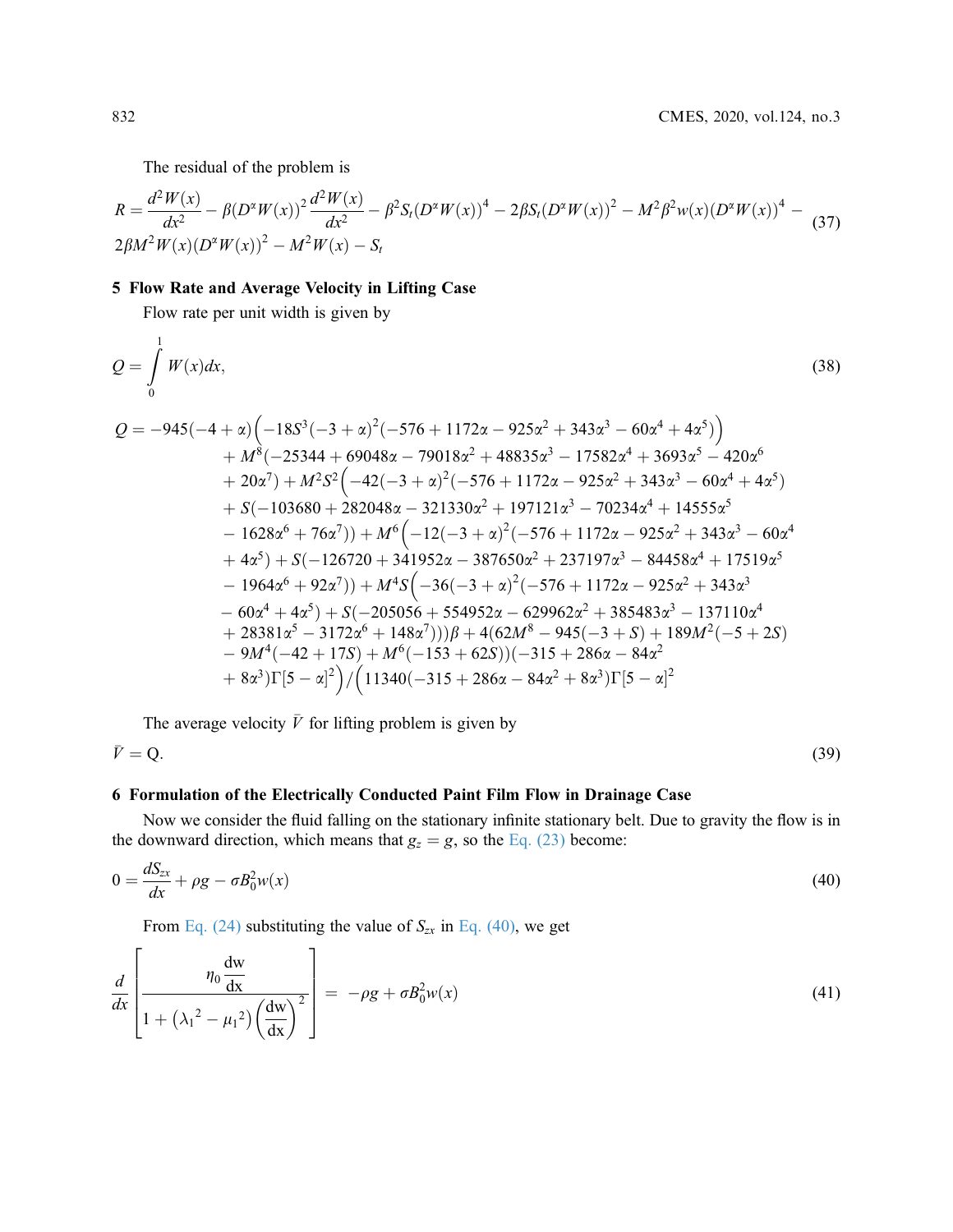After applying the non-dimensional parameters  $w^* = \frac{w}{U_0}$  and  $x^* = \frac{x}{\delta}$  we get the following:  $\Gamma$ 7

$$
\frac{d}{dx}\left[\frac{\frac{dw}{dx}}{1 + \beta\left(\frac{dw}{dx}\right)^2}\right] = -S_t + M^2 w(x)
$$
\n(42)

with

 $\frac{dw}{dx} = 0$  at  $x = 1$ ,  $w = 0$  at  $x = 0$ ,

where  $\beta = \frac{(\lambda_1^2 - \mu_1^2)U_0^2}{\delta^2 \sigma R^2 \delta}$  denotes the non-Newtonian parameter,  $S_t = \frac{\rho g \delta^2}{\mu_{eff} U_0}$  represents the stokes number and  $M^2 = \frac{\sigma B_0^2 \delta}{\mu \epsilon}$  $\frac{\mu_{eff}}{\mu_{eff}}$  is the MHD parameter.

Eq. (42) can be written as a second order differential equation as follows

$$
\frac{d^2w}{dx^2} - \beta \left(\frac{dw}{dx}\right)^2 \frac{d^2w}{dx^2} + S_t \left(\frac{dw}{dx}\right)^4 + 2\beta S_t \left(\frac{dw}{dx}\right)^2 - M^2 \beta^2 w(x) \left(\frac{dw}{dx}\right)^4 - 2\beta M^2 w(x) \left(\frac{dw}{dx}\right)^2 - M^2 w(x) = -S_t,
$$
\n(43)

with the wall and free surface boundary conditions, respectively;

$$
w = 0 \text{ at } x = 0,
$$
  

$$
\frac{dw}{dx} = 0 \text{ at } x = 1.
$$

After using basic definitions of fractional calculus discussed in previous section, Eq. (43) change to the following fractional differential equation:

$$
\frac{d^2w(x)}{dx^2} - \beta (D^{\alpha}w(x))^2 \frac{d^2w(x)}{dx^2} + \beta^2 S_t (D^{\alpha}w(x))^4 + 2\beta S_t (D^{\alpha}w(x))^2 - M^2 \beta^2 w(x) (D^{\alpha}w(x))^4 - 2\beta M^2 w(x) (D^{\alpha}w(x))^2 - M^2 w(x) = -S_t
$$
\n(44)

with the following boundary conditions:

$$
w(0) = 0, w'(1) = 0, \quad 0 < \alpha < 1 \tag{45}
$$

#### 7 Application of HPM to Fractional Differential Equation in Drainage Case

We construct the following homotopy  $\Omega \times [0, 1] \rightarrow R$  for Eq. (44)

$$
(1-p)\frac{d^2w}{dx^2} + p\left[\frac{d^2w}{dx^2} - \beta(D^{\alpha}w(x))^2\frac{d^2w}{dx^2} + \beta^2S_t(D^{\alpha}w(x))^4 + 2\beta S_t(D^{\alpha}w(x))^2 - M^2\beta^2w(x)(D^{\alpha}w(x))^4 - 2\beta M^2w(x)(D^{\alpha}w(x))^2 - M^2w(x) + S_t\right] = 0.
$$
\n(46)

Using (44) and (45) various order problems are as follows: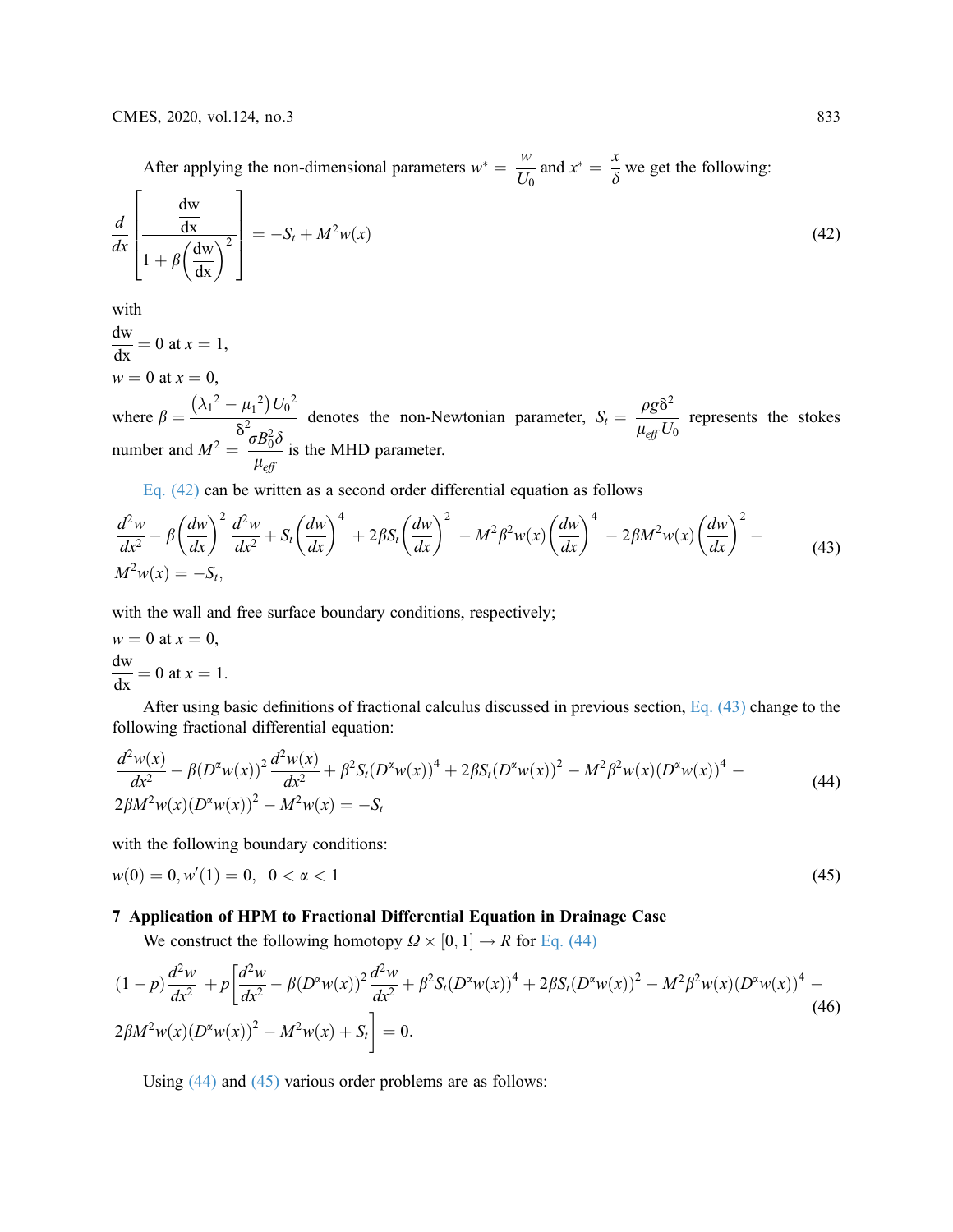#### 7.1 Zeroth-Order Problem

 $w_0^{''}(\mathbf{x}) = 0, w_0(0) = 0, w'_0$  $\zeta_0(1) = 0.$  (47)

## 7.2 First-Order Problem

 $S_t + 2S_t\beta(D^{\alpha}w_0(\mathbf{x}))^2 + S_t\beta^2(D^{\alpha}w_0(\mathbf{x}))^4 - M^2w_0(\mathbf{x}) - 2M^2\beta(D^{\alpha}w_0(\mathbf{x}))^2w_0(\mathbf{x}) M^{2} \beta^{2} (D^{2} w_{0}(\mathbf{x}))^{4} w_{0}(\mathbf{x}) - \beta (D^{2} w_{0}(\mathbf{x}))^{2} w_{0}^{''}(\mathbf{x}) + w_{1}^{''}(\mathbf{x}) = 0, w_{1}(0) = 0, w_{1}^{'}$  $(1) = 0.$  (48)

## 7.3 Second-Order Problem

 $4S_t\beta(D^{\alpha}w_0(x))(D^{\alpha}w_1(x)) + 4S_t\beta^2(D^{\alpha}w_0(x))^3(D^{\alpha}w_1(x)) - 4M^2\beta(D^{\alpha}w_0(x))(D^{\alpha}w_1(x))w_0(x) 4M^2\beta^2(D^{\alpha}w_0(x))^3(D^{\alpha}w_1(x))w_0(x) - M^2w_1(x) - 2M^2\beta(D^{\alpha}w_0(x))^2w_1(x) - M^2\beta^2(D^{\alpha}w_0(x))^4w_1(x) -$  (49)  $2\beta(D^{\alpha}w_0(x))(D^{\alpha}w_1(x))w_0''(x) - \beta(D^{\alpha}w_0(x))^2w_1''(x) + w_2''(x) = 0, w_2(0) = 0, w_2'(1) = 0.$ 

## 7.4 Third-Order Problem

$$
2S_{t}\beta(D^{2}w_{1}(x))^{2} + 6S_{t}\beta^{2}(D^{2}w_{0}(x))^{2}(D^{2}w_{1}(x))^{2} + 4S_{t}\beta(D^{2}w_{0}(x))(D^{2}w_{2}(x)) +
$$
  
\n
$$
4S_{t}\beta^{2}(D^{2}w_{0}(x))^{3}(D^{2}w_{2}(x)) - 2M^{2}\beta(D^{2}w_{1}(x))^{2}w_{0}(x) - 6M^{2}\beta^{2}(D^{2}w_{0}(x))^{2}(D^{2}w_{1}(x))^{2}w_{0}(x) -
$$
  
\n
$$
4M^{2}\beta(D^{2}w_{0}(x))(D^{2}w_{2}(x))w_{0}(x) - 4M^{2}\beta^{2}(D^{2}w_{0}(x))^{3}(D^{2}w_{2}(x))w_{0}(x) -
$$
  
\n
$$
4M^{2}\beta(D^{2}w_{0}(x))(D^{2}w_{1}(x))w_{1}(x) - 4M^{2}\beta^{2}(D^{2}w_{0}(x))^{3}(D^{2}w_{1}(x))w_{1}(x) - M^{2}w_{2}(x) -
$$
  
\n
$$
2M^{2}\beta(D^{2}w_{0}(x))^{2}w_{2}(x) - M^{2}\beta^{2}(D^{2}w_{0}(x))^{4}w_{2}(x) - \beta(D^{2}w_{1}(x))^{2}w_{0}''(x) -
$$
  
\n
$$
2\beta(D^{2}w_{0}(x))(D^{2}w_{2}(x))w_{0}''(x) - 2\beta(D^{2}w_{0}(x))(D^{2}w_{1}(x))w_{1}''(x) - \beta(D^{2}w_{0}(x))^{2}w_{2}''(x) + w_{3}''(x) = 0,
$$
  
\n
$$
w_{3}(0) = 0, w_{3}'(1) = 0
$$
 (11)

## 7.5 Fourth-Order Problem

$$
4S_{t}\beta^{2}(D^{2}w_{0}(x))(D^{2}w_{1}(x))^{3} + 4S_{t}\beta(D^{2}w_{1}(x))(D^{2}w_{2}(x)) + 12S_{t}\beta^{2}(D^{2}w_{0}(x))^{2}(D^{2}w_{1}(x))(D^{2}w_{2}(x)) +
$$
  
\n
$$
4S_{t}\beta(D^{2}w_{0}(x))(D^{2}w_{3}(x)) + 4S_{t}\beta^{2}(D^{2}w_{0}(x))^{3}(D^{2}w_{3}(x)) - 4M^{2}\beta^{2}(D^{2}w_{0}(x))(D^{2}w_{1}(x))^{3}w_{0}(x) -
$$
  
\n
$$
4M^{2}\beta(D^{2}w_{1}(x))(D^{2}w_{2}(x))w_{0}(x) - 12M^{2}\beta^{2}(D^{2}w_{0}(x))^{2}(D^{2}w_{1}(x))(D^{2}w_{2}(x))w_{0}(x) -
$$
  
\n
$$
4M^{2}\beta(D^{2}w_{0}(x))(D^{2}w_{3}(x))w_{0}(x) - 4M^{2}\beta^{2}(D^{2}w_{0}(x))^{3}(D^{2}w_{3}(x))w_{0}(x) - 2M^{2}\beta(D^{2}w_{1}(x))^{2}w_{1}(x) -
$$
  
\n
$$
6M^{2}\beta^{2}(D^{2}w_{0}(x))^{2}(D^{2}w_{1}(x))^{2}w_{1}(x) - 4M^{2}\beta(D^{2}w_{0}(x))(D^{2}w_{2}(x))w_{1}(x) -
$$
  
\n
$$
4M^{2}\beta^{2}(D^{2}w_{0}(x))^{3}(D^{2}w_{2}(x))w_{1}(x) - 4M^{2}\beta(D^{2}w_{0}(x))(D^{2}w_{1}(x))w_{2}(x) -
$$
  
\n
$$
4M^{2}\beta^{2}(D^{2}w_{0}(x))^{3}(D^{2}w_{1}(x))w_{2}(x) - M^{2}w_{3}(x) - 2M^{2}\beta(D^{2}w_{0}(x))^{2}w_{3}(x) -
$$
  
\n
$$
4M^{2}\beta^{2}(D^{2}w_{0}(x))^{4}w_{3}(x) - 2\beta(D^{2}w_{1}(x))(D^{2}w_{2}(x))w_{0}''
$$

Using Caputo definition while keeping  $\alpha = 0.99$ ,  $\beta = 0.1$ ,  $S_t = 0.1$  and  $M = 0.1$  fixed, the approximate solution in drainage case is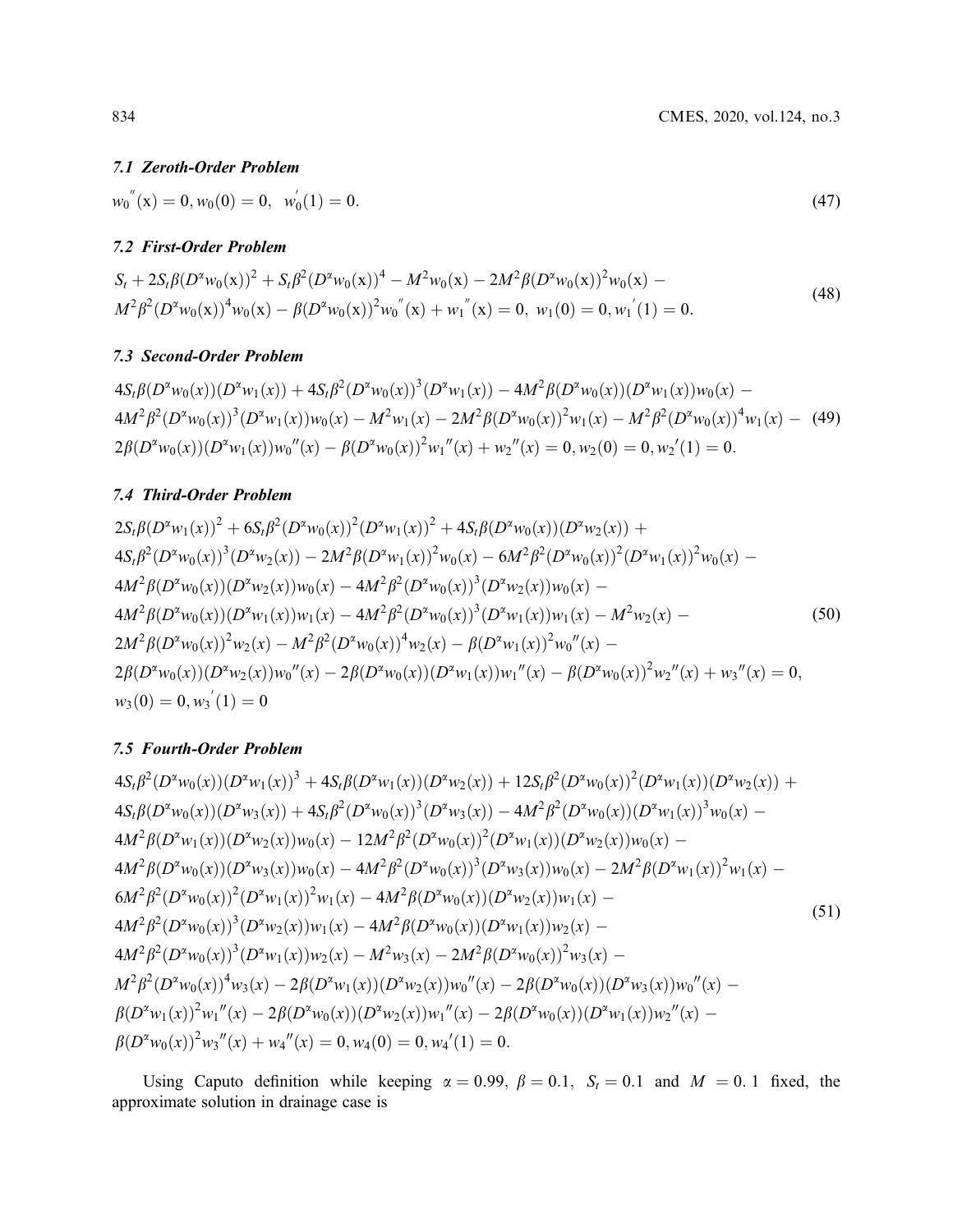$$
W(x) = 0.000029643x - 0.0000484352x^{2.02} + 1.67006 \times 10^{-6}x^3 + 0.0000329444x^{3.02} - 8.20867 \times 10^{-7}x^{4.01} - 8.7445 \times 10^{-6}x^{4.02} - 2.77778 \times 10^{-10}x^5 + 1.63846 \times 10^{-7}x^{5.01} + 3.28098 \times 10^{-7}x^{5.02} - 5.45014 \times 10^{-8}x^{6.02} + 1.98413 \times 10^{-11}x^7 - 2.48016 \times 10^{-12}x^8 + 1/2(0.2x - 0.1x^2) + 1/24(-0.008x + 0.004x^3 - 0.001x^4) - (0.00000228589(-43.8358x^{1.99} + 43.344x^3 + 0.0243037x^{3.99} - 14.4x^4 - 0.00364556x^{5.99} + 0.000607593x^{6.99}))/x^{0.99}
$$
\n(52)

<span id="page-10-0"></span>The residual of the problem is

$$
R = \frac{d^2 W(x)}{dx^2} - \beta (D^{\alpha} W(x))^2 \frac{d^2 W(x)}{dx^2} + \beta^2 S_t (D^{\alpha} W(x))^4 +
$$
  
\n
$$
2\beta S_t (D^{\alpha} W(x))^2 - M^2 \beta^2 W(x) (D^{\alpha} W(x))^4 - 2\beta M^2 W(x) (D^{\alpha} W(x))^2 - M^2 W(x) + S_t
$$
\n(53)

#### 8 Flow Rate and Average Velocity in Drainage Case

Flow rate per unit width is given by

$$
Q = \int_{0}^{1} w(x)dx
$$
\n(54)

$$
Q = S(11340S(-70560 + 153524\alpha - 135635\alpha^2 + 63636\alpha^3 - 17227\alpha^4 + 2702\alpha^5 - 228\alpha^6 + 8\alpha^7)
$$
  
\n
$$
\beta\Gamma[7 - \alpha]^2 + (-5 + \alpha)\Gamma[5 - \alpha](1890S^2(28 - 11\alpha + \alpha^2)(30 - 11\alpha + \alpha^2)^2(-3(-3 + \alpha)^2
$$
  
\n
$$
(-576 + 1172\alpha - 925\alpha^2 + 343\alpha^3 - 60\alpha^4 + 4\alpha^5) + M^2(-39168 + 106500\alpha - 121156\alpha^2 +
$$
  
\n
$$
74143\alpha^3 - 26326\alpha^4 + 5431\alpha^5 - 604\alpha^6 + 28\alpha^7))\beta - 945M^2S(2056320 - 4851948\alpha + 4762928\alpha^2 - (55)
$$
  
\n
$$
2561589\alpha^3 + 830250\alpha^4 - 166755\alpha^5 + 20334\alpha^6 - 1380\alpha^7 + 40\alpha^8)\beta\Gamma[7 - \alpha] - 4(-945 + 378M^2 -
$$
  
\n
$$
153M^4 + 62M^6)(2205 - 2317\alpha + 874\alpha^2 - 140\alpha^3 + 8\alpha^4)\Gamma[7 - \alpha]^2)))/((11340(-7 + \alpha)(-5 + \alpha)(-5 + \alpha)(-9 + 2\alpha)(35 - 24\alpha + 4\alpha^2)\Gamma[5 - \alpha]\Gamma[7 - \alpha]^2)
$$

The average velocity  $\bar{V}$  for drainage problem is given by

 $\bar{V} = Q$ .

#### 9 Result and Discussion

In this article homotopy based fractional analysis of thin film flow of pseudo-plastic fluid for lifting and drainage on a vertical wall has been performed. Different parameters like fractional parameter  $\alpha$ , non Newtonian parameter  $\beta$ , Stokes number  $S_t$  and MHD parameter M are involved in the fractional differential equations. We present our discussion of results based on these parameters and their different compositions. The problems have been solved for various values of fluid parameters and results are presented in [Tabs. 1](#page-11-0)–[4](#page-12-0) in lifting case while [Tabs. 5](#page-13-0)–[8](#page-14-0) in drainage case. [Tabs. 1](#page-11-0) and [5](#page-13-0) show the solutions along with residual errors for various values of fractional parameter  $\alpha$ , keeping other parameters fixed in lifting and drainage cases respectively. [Tabs. 2](#page-11-1) and [6](#page-13-1) show the solutions along with residual errors for various values of non Newtonian parameter  $\beta$ , keeping other parameters fixed in lifting and drainage cases respectively. Similarly, [Tabs. 3](#page-12-1) and [7](#page-14-1) indicate solutions along with residual errors for various values of Stoke number  $S_t$ , keeping other parameters fixed in lifting and drainage cases. Likewise, [Tabs. 4](#page-12-0) and [8](#page-14-0) represent solutions along with residual errors for various values of magnetic parameter M keeping other parameters fixed in lifting and drainage cases respectively. Residual errors in each table indicate that the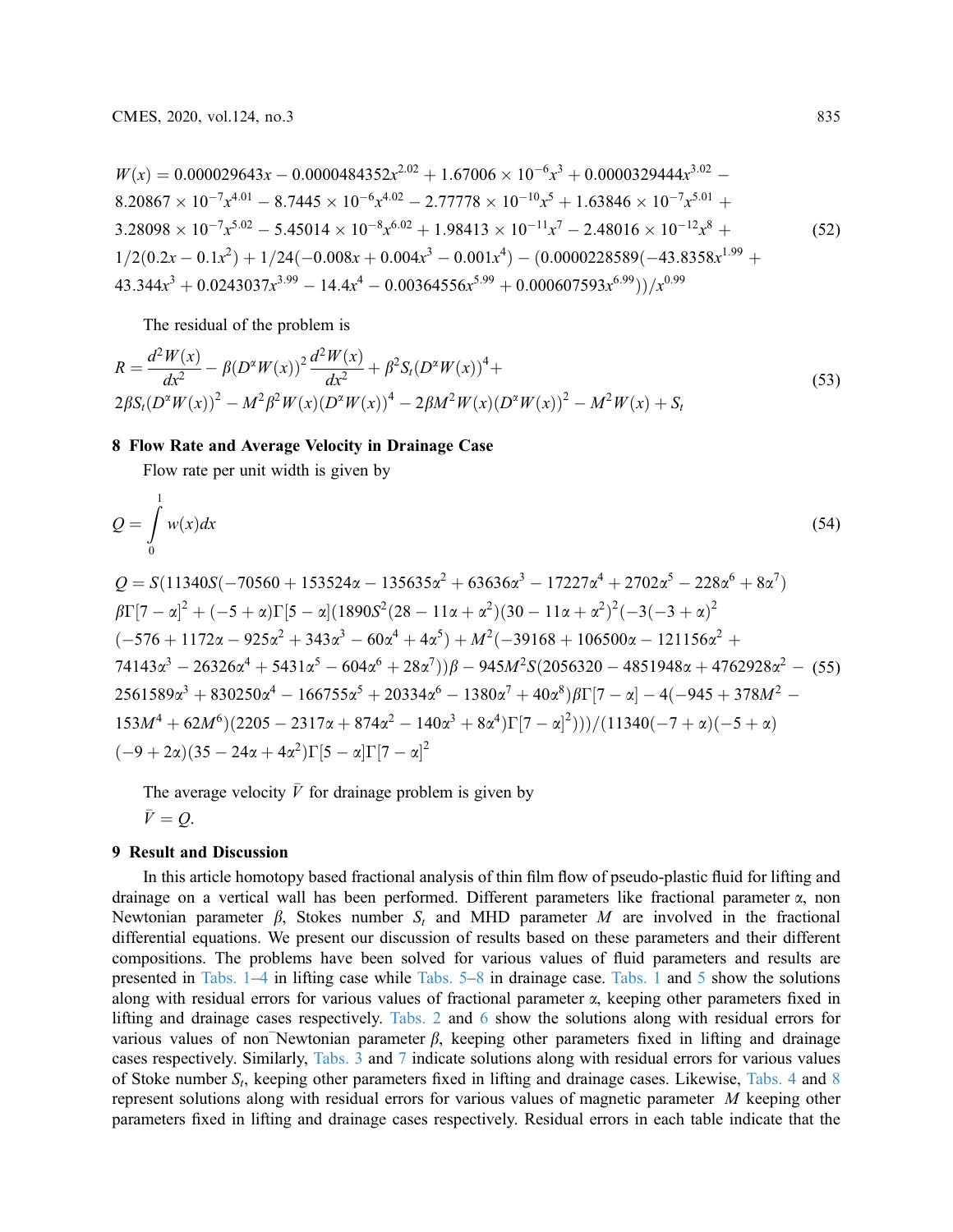| $\mathcal{X}$ | $\alpha = 0.4$ |                           |          | $\alpha = 0.8$            |          | $\alpha = 0.99$           |  |
|---------------|----------------|---------------------------|----------|---------------------------|----------|---------------------------|--|
|               | Solution       | Residual Error            | Solution | Residual Error            | Solution | Residual Error            |  |
| 0.1           | 0.998107       | $-4.07394 \times 10^{-8}$ | 0.998107 | $-2.32826 \times 10^{-7}$ | 0.998107 | $-4.60032 \times 10^{-7}$ |  |
| 0.2           | 0.996413       | $-8.12241 \times 10^{-8}$ | 0.996413 | $-2.52818 \times 10^{-7}$ | 0.996413 | $-3.67883 \times 10^{-7}$ |  |
| 0.3           | 0.994919       | $-1.13542 \times 10^{-7}$ | 0.994919 | $-2.39928 \times 10^{-7}$ | 0.994919 | $-2.83792 \times 10^{-7}$ |  |
| 0.4           | 0.993625       | $-1.36232 \times 10^{-7}$ | 0.993625 | $-2.11985 \times 10^{-7}$ | 0.993625 | $-2.09925 \times 10^{-7}$ |  |
| 0.5           | 0.992529       | $-1.49245 \times 10^{-7}$ | 0.992529 | $-1.76944 \times 10^{-7}$ | 0.992529 | $-1.4692 \times 10^{-7}$  |  |
| 0.6           | 0.991634       | $-1.5319 \times 10^{-7}$  | 0.991634 | $-1.39493 \times 10^{-7}$ | 0.991634 | $-9.50203 \times 10^{-8}$ |  |
| 0.7           | 0.990937       | $-1.49052 \times 10^{-7}$ | 0.990937 | $-1.02817 \times 10^{-7}$ | 0.990937 | $-5.43252 \times 10^{-8}$ |  |
| 0.8           | 0.990439       | $-1.38069 \times 10^{-7}$ | 0.990439 | $-6.92838 \times 10^{-8}$ | 0.990439 | $-2.48839 \times 10^{-8}$ |  |
| 0.9           | 0.990141       | $-1.21661 \times 10^{-7}$ | 0.990141 | $-4.07647 \times 10^{-8}$ | 0.990141 | $-6.73152 \times 10^{-9}$ |  |
|               | 0.990041       | $-1.01389 \times 10^{-7}$ | 0.990041 | $-1.88132 \times 10^{-8}$ | 0.990041 | $9.12055 \times 10^{-11}$ |  |

<span id="page-11-0"></span>**Table 1:** Solution along with residual error for various  $\alpha$  keeping  $\beta = 0.1$ ,  $S_t = 0.01$ ,  $M = 0.1$  fixed in lifting case

<span id="page-11-1"></span>**Table 2:** Solution along with residual error for various  $\beta$  keeping  $\alpha = 0.98$ ,  $S_t = 0.01$ ,  $M = 0.1$  fixed in lifting case

| $\boldsymbol{\chi}$ | $\beta = 0.1$ |                            |          | $\beta = 0.7$              | $\beta = 0.9$ |                            |
|---------------------|---------------|----------------------------|----------|----------------------------|---------------|----------------------------|
|                     | Solution      | Residual Error             | Solution | Residual Error             | Solution      | Residual Error             |
| 0.1                 | 0.998107      | $-4.45173 \times 10^{-7}$  | 0.998106 | $-3.12238 \times 10^{-6}$  | 0.998106      | $-4.01713 \times 10^{-6}$  |
| 0.2                 | 0.996413      | $-3.61947 \times 10^{-7}$  | 0.996412 | $-2.53771 \times 10^{-6}$  | 0.996412      | $-3.26452 \times 10^{-6}$  |
| 0.3                 | 0.994919      | $-2.8246 \times 10^{-7}$   | 0.994918 | $-1.97972 \times 10^{-6}$  | 0.994918      | $-2.54642 \times 10^{-6}$  |
| 0.4                 | 0.993625      | $-2.11108 \times 10^{-7}$  | 0.993624 | $-1.47915 \times 10^{-6}$  | 0.993623      | $-1.90238 \times 10^{-6}$  |
| 0.5                 | 0.992529      | $-1.49353 \times 10^{-7}$  | 0.992529 | $-1.04617 \times 10^{-6}$  | 0.992528      | $-1.34539 \times 10^{-6}$  |
| 0.6                 | 0.991634      | $-9.78623 \times 10^{-7}$  | 0.991633 | $-6.85328 \times 10^{-7}$  | 0.991632      | $-8.81274 \times 10^{-7}$  |
| 0.7                 | 0.990937      | $-5.69938 \times 10^{-8}$  | 0.990936 | $-3.9904 \times 10^{-7}$   | 0.990936      | $-5.13101 \times 10^{-7}$  |
| 0.8                 | 0.990439      | $-2.69702 \times 10^{-8}$  | 0.990438 | $-1.88786 \times 10^{-7}$  | 0.990438      | $-2.42738 \times 10^{-7}$  |
| 0.9                 | 0.990141      | $-7.95239 \times 10^{-9}$  | 0.99014  | $-5.56335 \times 10^{-8}$  | 0.99014       | $-7.15301 \times 10^{-8}$  |
| 1.                  | 0.990041      | $-7.66525 \times 10^{-11}$ | 0.99004  | $-4.96159 \times 10^{-10}$ | 0.99004       | $-6.36304 \times 10^{-10}$ |

obtained solutions are valid and consistent. Furthermore, effects of various parameters on the velocity profiles have been investigated graphically. [Figs. 1](#page-15-0)–[4](#page-16-0) show the effect of various parameter on the velocity profile in lifting case. [Fig. 1](#page-15-0) indicates the effect of  $\alpha$  on the fluid velocity. It has been observed that increase in  $\alpha$  increases the fluid velocity. [Figs. 2](#page-15-1)–[4](#page-16-0) show the effect of  $\beta$ ,  $S_t$  and M on the velocity profile respectively. It is seen that in all three cases velocity profile decreases with the increase in values of parameters. Similarly, [Figs. 5](#page-16-1)–[10](#page-18-0) show the effect of various fluid parameters and their compositions on the velocity profiles in drainage case. [Fig. 5](#page-16-1) presents the effect of  $\alpha$  on the velocity profile. It has been observed that fluid velocity decreases with an increase in  $\alpha$ . [Figs. 6](#page-16-2) and [7](#page-17-0) present the effect of  $\beta$  and  $S_t$ on the velocity profile. In both the cases it is seen that fluid velocity increases with an increase in fluid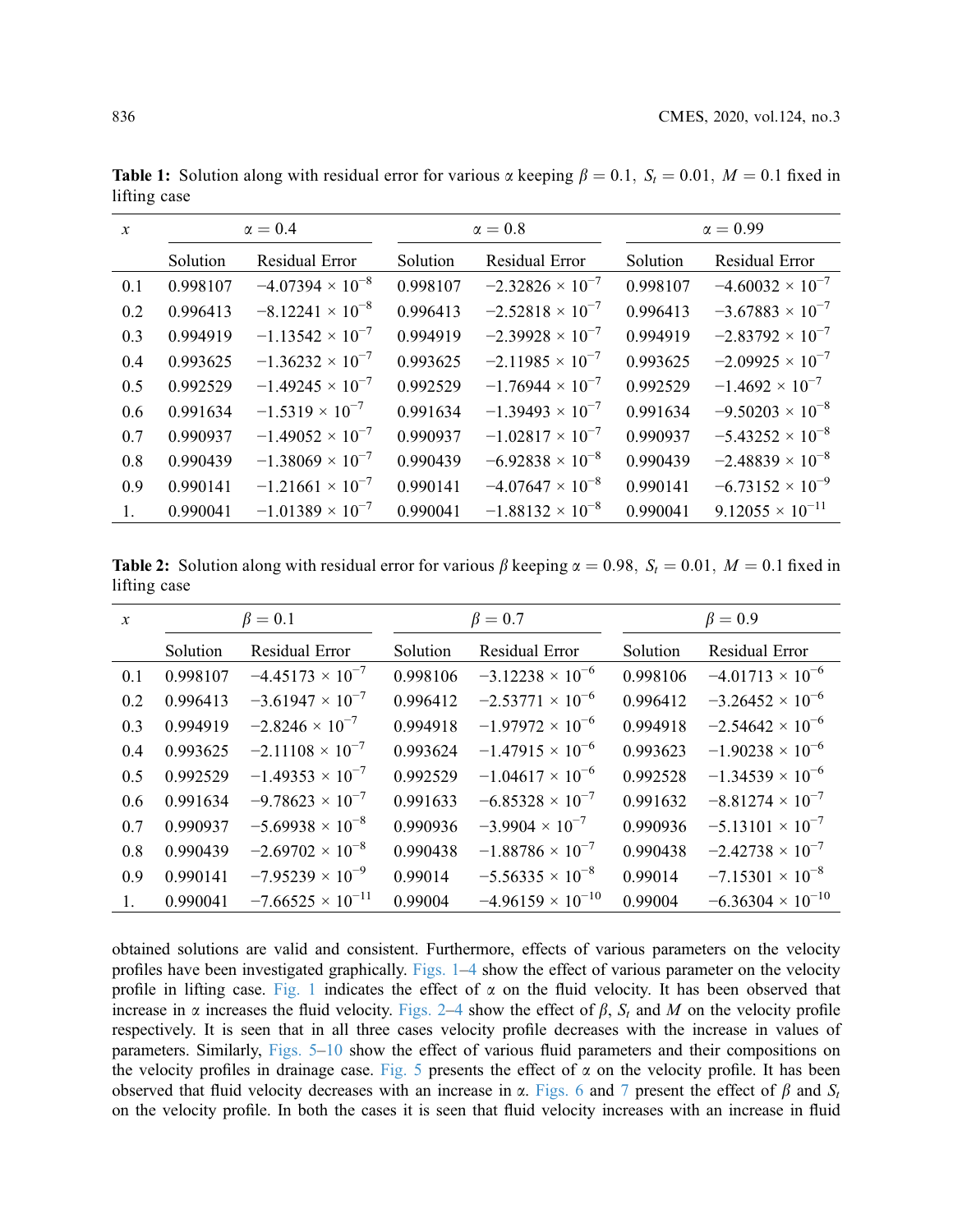| $\mathcal{X}$ | $S_t = 0.001$ |                            |          | $S_t = 0.1$               | $S_t = 0.2$ |                           |
|---------------|---------------|----------------------------|----------|---------------------------|-------------|---------------------------|
|               | Solution      | Residual Error             | Solution | Residual Error            | Solution    | Residual Error            |
| 0.1           | 0.998959      | $-1.01087 \times 10^{-7}$  | 0.989576 | $-1.80123 \times 10^{-5}$ | 0.980043    | $-8.54622 \times 10^{-5}$ |
| 0.2           | 0.998027      | $-8.08669 \times 10^{-8}$  | 0.980253 | $-1.41422 \times 10^{-5}$ | 0.962206    | $-6.35375 \times 10^{-5}$ |
| 0.3           | 0.997205      | $-6.24053 \times 10^{-8}$  | 0.972031 | $-1.07202 \times 10^{-5}$ | 0.946481    | $-4.56017 \times 10^{-5}$ |
| 0.4           | 0.996494      | $-4.61809 \times 10^{-8}$  | 0.964908 | $-7.79753 \times 10^{-6}$ | 0.932865    | $-3.14378 \times 10^{-5}$ |
| 0.5           | 0.995891      | $-3.23373 \times 10^{-8}$  | 0.958883 | $-5.36609 \times 10^{-6}$ | 0.921351    | $-2.05334 \times 10^{-5}$ |
| 0.6           | 0.995399      | $-2.093 \times 10^{-8}$    | 0.953955 | $-3.40574 \times 10^{-6}$ | 0.911936    | $-1.23685 \times 10^{-5}$ |
| 0.7           | 0.995015      | $-1.19832 \times 10^{-8}$  | 0.950123 | $-1.89559 \times 10^{-6}$ | 0.904617    | $-6.48547 \times 10^{-6}$ |
| 0.8           | 0.994742      | $-5.50929* \times 10^{-9}$ | 0.947386 | $-8.17842 \times 10^{-7}$ | 0.899391    | $-2.51417 \times 10^{-6}$ |
| 0.9           | 0.994578      | $-1.51721 \times 10^{-9}$  | 0.945744 | $-1.59423 \times 10^{-7}$ | 0.896256    | $-1.83059 \times 10^{-7}$ |
|               | 0.994523      | $-1.66439 \times 10^{-11}$ | 0.945197 | $8.70732 \times 10^{-8}$  | 0.895212    | $6.74562 \times 10^{-7}$  |

<span id="page-12-1"></span>**Table 3:** Solution along with residual error for various  $S_t$  keeping  $\alpha = 0.99$ ,  $\beta = 0.1$ ,  $M = 0.1$  fixed in lifting case

<span id="page-12-0"></span>**Table 4:** Solution along with residual error for various M keeping  $\alpha = 0.95$ ,  $\beta = 0.2$ ,  $S_t = 0.01$  fixed in lifting case

| $\mathcal{X}$ | $M=0.1$  |                            |          | $M=0.2$                   | $M=0.4$  |                           |
|---------------|----------|----------------------------|----------|---------------------------|----------|---------------------------|
|               | Solution | Residual Error             | Solution | Residual Error            | Solution | Residual Error            |
| 0.1           | 0.998959 | $-1.76926 \times 10^{-7}$  | 0.996158 | $-8.57303 \times 10^{-6}$ | 0.985464 | $-3.83351 \times 10^{-4}$ |
| 0.2           | 0.998027 | $-1.51174 \times 10^{-7}$  | 0.992724 | $-7.22586 \times 10^{-6}$ | 0.972526 | $-3.0003 \times 10^{-4}$  |
| 0.3           | 0.997205 | $-1.22117 \times 10^{-7}$  | 0.989698 | $-5.76626 \times 10^{-6}$ | 0.961164 | $-2.23198 \times 10^{-4}$ |
| 0.4           | 0.996494 | $-9.41009 \times 10^{-8}$  | 0.987078 | $-4.39662 \times 10^{-6}$ | 0.951358 | $-1.59816 \times 10^{-4}$ |
| 0.5           | 0.995891 | $-6.87105 \times 10^{-8}$  | 0.984862 | $-3.18221 \times 10^{-6}$ | 0.943091 | $-1.09947 \times 10^{-4}$ |
| 0.6           | 0.995399 | $-4.67421 \times 10^{-8}$  | 0.983051 | $-2.15019 \times 10^{-6}$ | 0.936348 | $-7.20354 \times 10^{-5}$ |
| 0.7           | 0.995015 | $-2.86698 \times 10^{-8}$  | 0.981643 | $-1.31335 \times 10^{-6}$ | 0.931115 | $-4.42125 \times 10^{-5}$ |
| 0.8           | 0.994742 | $-1.48104 \times 10^{-8}$  | 0.980638 | $-6.78498 \times 10^{-7}$ | 0.927385 | $-2.47737 \times 10^{-5}$ |
| 0.9           | 0.994578 | $-5.39594 \times 10^{-9}$  | 0.980035 | $-2.50285 \times 10^{-7}$ | 0.92515  | $-1.23902 \times 10^{-5}$ |
| $1_{\cdot}$   | 0.994523 | $-6.10912 \times 10^{-10}$ | 0.979834 | $-3.31801 \times 10^{-8}$ | 0.924405 | $-6.22141 \times 10^{-6}$ |

parameters. [Fig. 8](#page-17-1) shows the effect of  $M$  on the velocity profile. It has been observed that velocity profile decreases with an increase in M. [Fig. 9](#page-17-2) shows the effect of increasing  $S_t$  and M simultaneously. It has been observed that velocity profiles increases with an increase in be  $S_t$  and M. Comparison of the effects of  $S_t$  and M shows that  $S_t$  is more dominant parameter as compared to M in this case. [Fig. 10](#page-18-0) indicates the effect of increasing  $\beta$  and M simultineousely. It is seen that velocity profile decreases with an increase in  $\beta$  and M. Analysis of the effects of  $\beta$  and M shows that M is more dominant parameter as compared to  $\beta$ . Furthermore, the effect of increasing values of  $S_t$ ,  $\beta$  and M simultaneously on the velocity profile while keeping  $\alpha$  fixed in lifting and drainage case has been presented in [Figs. 11](#page-18-1) and [12](#page-18-2) respectively.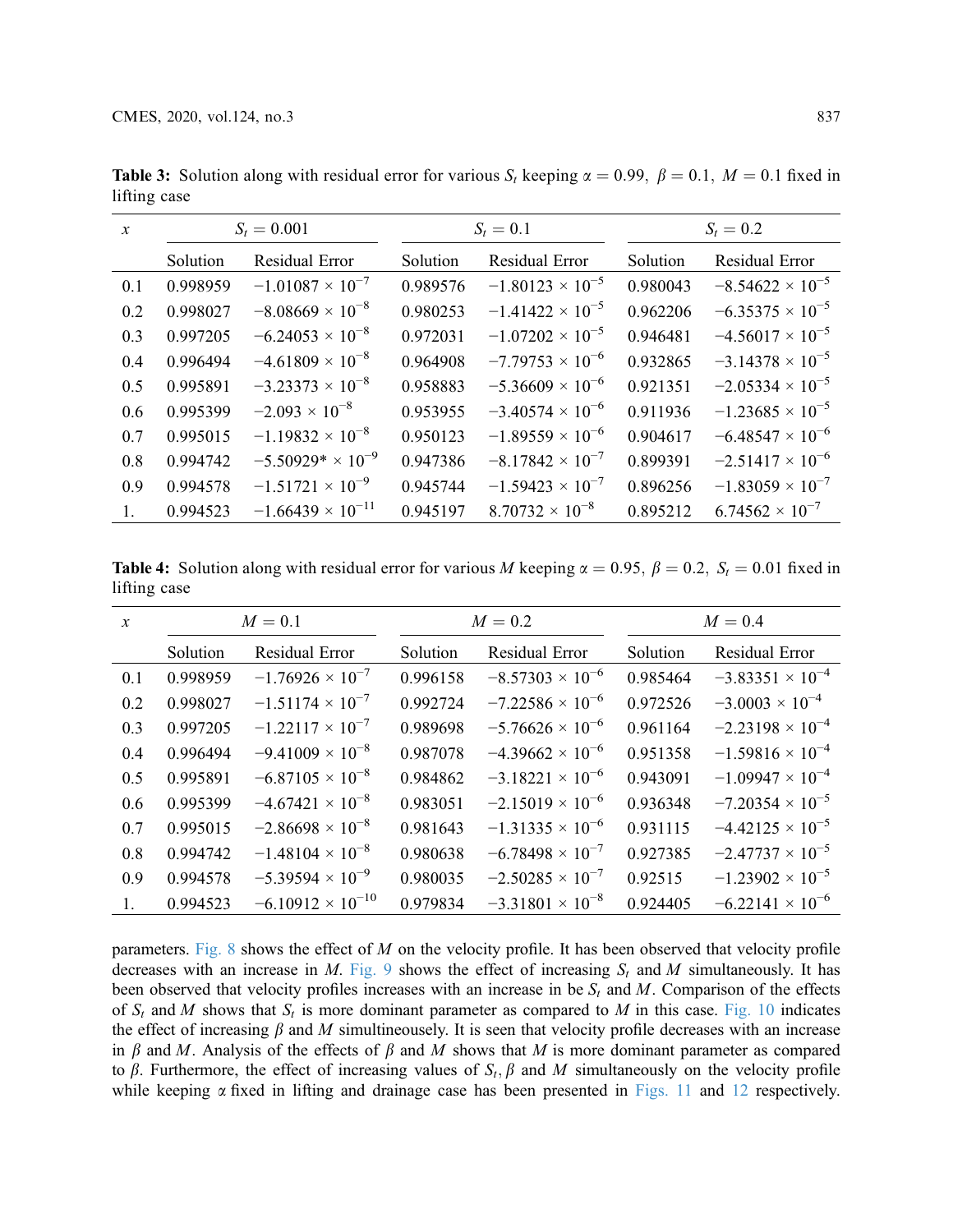| $\mathcal{X}$ | $\alpha = 0.4$ |  | $\alpha = 0.6$ |                                                                                                                                                                                                                   | $\alpha = 0.99$ |  |
|---------------|----------------|--|----------------|-------------------------------------------------------------------------------------------------------------------------------------------------------------------------------------------------------------------|-----------------|--|
|               |                |  |                | Solution Residual Error Solution Residual Error Solution Residual Error                                                                                                                                           |                 |  |
|               |                |  |                | 0.1 $9.47543 \times 10^{-4}$ $-5.25718 \times 10^{-6}$ $9.47608 \times 10^{-4}$ $-8.29812 \times 10^{-6}$ $9.47604 \times 10^{-4}$ $-1.75534 \times 10^{-5}$                                                      |                 |  |
|               |                |  |                | 0.2 $1.79513 \times 10^{-3}$ $-7.42904 \times 10^{-6}$ $1.79523 \times 10^{-3}$ $-1.0098 \times 10^{-5}$ $1.79512 \times 10^{-3}$ $-1.57478 \times 10^{-5}$                                                       |                 |  |
|               |                |  |                | 0.3 $2.54282 \times 10^{-3}$ $-8.79233 \times 10^{-6}$ $2.54293 \times 10^{-3}$ $-1.0882 \times 10^{-5}$ $2.54266 \times 10^{-3}$ $-1.38731 \times 10^{-5}$                                                       |                 |  |
|               |                |  |                | 0.4 3.19067 $\times$ 10 <sup>-3</sup> -9.64093 $\times$ 10 <sup>-6</sup> 3.19077 $\times$ 10 <sup>-3</sup> -1.1098 $\times$ 10 <sup>-5</sup> 3.19031 $\times$ 10 <sup>-3</sup> -1.19651 $\times$ 10 <sup>-5</sup> |                 |  |
|               |                |  |                | 0.5 $3.73875 \times 10^{-3}$ $-1.01013 \times 10^{-5}$ $3.73882 \times 10^{-3}$ $-1.09218 \times 10^{-5}$ $3.73816 \times 10^{-3}$ $-1.00358 \times 10^{-5}$                                                      |                 |  |
|               |                |  |                | 0.6 $4.1871 \times 10^{-3}$ $-1.02438 \times 10^{-5}$ $4.18714 \times 10^{-3}$ $-1.04452 \times 10^{-5}$ $4.18629 \times 10^{-3}$ $-8.09066 \times 10^{-6}$                                                       |                 |  |
|               |                |  |                | 0.7 $4.53576 \times 10^{-3}$ $-1.01135 \times 10^{-5}$ $4.53576 \times 10^{-3}$ $-9.7244 \times 10^{-6}$ $4.53474 \times 10^{-3}$ $-6.13279 \times 10^{-6}$                                                       |                 |  |
|               |                |  |                | 0.8 $4.78478 \times 10^{-3}$ $-9.74146 \times 10^{-6}$ $4.78474 \times 10^{-3}$ $-8.79663 \times 10^{-6}$ $7.8359 \times 10^{-3}$ $-4.16411 \times 10^{-6}$                                                       |                 |  |
|               |                |  |                | 0.9 $4.93417 \times 10^{-3}$ $-9.15068 \times 10^{-6}$ $4.93411 \times 10^{-3}$ $-7.68844 \times 10^{-6}$ $4.93288 \times 10^{-3}$ $-2.18589 \times 10^{-6}$                                                      |                 |  |
|               |                |  |                | 1. $4.98397 \times 10^{-3}$ $-8.35861 \times 10^{-6}$ $4.9839 \times 10^{-3}$ $-6.41959 \times 10^{-6}$ $4.98263 \times 10^{-3}$ $-1.99057 \times 10^{-7}$                                                        |                 |  |

<span id="page-13-0"></span>**Table 5:** Solution along with residual error for various  $\alpha$  keeping  $\beta = 0.1$ ,  $S_t = 0.01$ ,  $M = 0.1$  fixed in drainage case

<span id="page-13-1"></span>**Table 6:** Solution along with residual error for various  $\beta$  keeping  $\alpha = 0.99$ ,  $S_t = 0.01$ ,  $M = 0.3$  fixed in drainage case

| x $\beta = 0.1$ |                                                                                                                                                                                                                    | $\beta = 0.3$ | $\beta = 0.5$ |  |
|-----------------|--------------------------------------------------------------------------------------------------------------------------------------------------------------------------------------------------------------------|---------------|---------------|--|
| Solution        | Residual Error Solution Residual Error Solution Residual Error                                                                                                                                                     |               |               |  |
|                 | 0.1 $9.22069 \times 10^{-4}$ $-1.75523 \times 10^{-5}$ $9.23843 \times 10^{-4}$ $-5.26607 \times 10^{-5}$ $9.25616 \times 10^{-3}$ $-8.77648 \times 10^{-5}$                                                       |               |               |  |
|                 | 0.2 $1.74478 \times 10^{-3}$ $-1.57411 \times 10^{-5}$ $1.74798 \times 10^{-3}$ $-4.7235 \times 10^{-5}$ $1.75117 \times 10^{-3}$ $-7.87259 \times 10^{-5}$                                                        |               |               |  |
|                 | 0.3 $2.4689 \times 10^{-3}$ $-1.38608 \times 10^{-5}$ $2.4732 \times 10^{-3}$ $-4.16014 \times 10^{-5}$ $2.4775 \times 10^{-3}$ $-6.934 \times 10^{-5}$                                                            |               |               |  |
|                 | 0.4 3.09509 $\times$ 10 <sup>-3</sup> -1.19476 $\times$ 10 <sup>-5</sup> 3.10022 $\times$ 10 <sup>-3</sup> -3.58684 $\times$ 10 <sup>-5</sup> 3.10535 $\times$ 10 <sup>-3</sup> -5.97879 $\times$ 10 <sup>-5</sup> |               |               |  |
|                 | 0.5 $3.62395 \times 10^{-3}$ $-1.00135 \times 10^{-5}$ $3.62966 \times 10^{-3}$ $-3.00719 \times 10^{-5}$ $3.63538 \times 10^{-3}$ $-5.01296 \times 10^{-5}$                                                       |               |               |  |
|                 | 0.6 $4.05595 \times 10^{-3}$ $-8.06428 \times 10^{-6}$ $4.06206 \times 10^{-3}$ $-2.4229 \times 10^{-5}$ $4.06818 \times 10^{-3}$ $-4.03934 \times 10^{-5}$                                                        |               |               |  |
|                 | 0.7 $4.39152 \times 10^{-3}$ $-6.10308 \times 10^{-6}$ $4.39787 \times 10^{-3}$ $-1.83493 \times 10^{-5}$ $4.40422 \times 10^{-3}$ $-3.05953 \times 10^{-5}$                                                       |               |               |  |
|                 | 0.8 $4.63097 \times 10^{-3}$ $-4.13194 \times 10^{-6}$ $4.63744 \times 10^{-3}$ $-1.24386 \times 10^{-5}$ $4.64391 \times 10^{-3}$ $-2.07453 \times 10^{-5}$                                                       |               |               |  |
|                 | 0.9 $4.77453 \times 10^{-3}$ $-2.15222 \times 10^{-6}$ $4.78105 \times 10^{-3}$ $-6.50116 \times 10^{-6}$ $4.78757 \times 10^{-3}$ $-1.08501 \times 10^{-5}$                                                       |               |               |  |
|                 | 1. $4.82237 \times 10^{-3}$ $-1.64864 \times 10^{-7}$ $4.82889 \times 10^{-3}$ $-5.39668 \times 10^{-7}$ $4.83541 \times 10^{-3}$ $-9.1447 \times 10^{-7}$                                                         |               |               |  |

Analysis shows that increasing these parameters simultaneously has opposite effect in lifting and drainage cases. Beside the above mentioned findings, different physical quantities such as volume flux and average velocities have been calculated in lifting and drainage cases.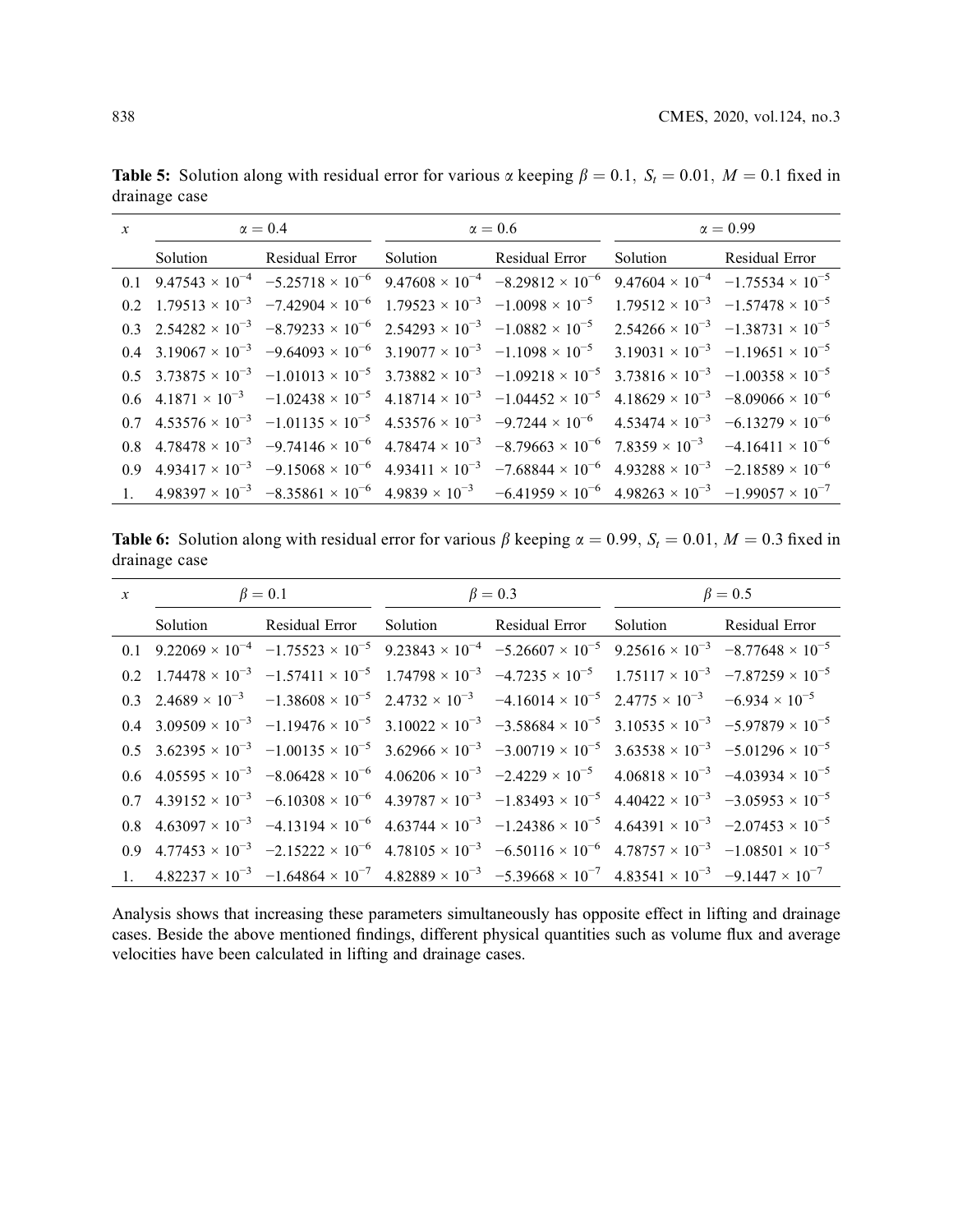| $\mathcal{X}$  | $S_t = 0.001$ |  | $S_t = 0.01$                                                                                                                                                                                                       | $S_t = 0.1$ |  |
|----------------|---------------|--|--------------------------------------------------------------------------------------------------------------------------------------------------------------------------------------------------------------------|-------------|--|
|                | Solution      |  | Residual Error Solution Residual Error Solution Residual Error                                                                                                                                                     |             |  |
|                |               |  | 0.1 $9.46787 \times 10^{-5}$ $-1.74065 \times 10^{-7}$ $9.47607 \times 10^{-4}$ $-1.727 \times 10^{-5}$ $9.56054 \times 10^{-3}$ $-1.58533 \times 10^{-3}$                                                         |             |  |
|                |               |  | 0.2 1.79365 $\times$ 10 <sup>-4</sup> -1.57324 $\times$ 10 <sup>-7</sup> 1.79513 $\times$ 10 <sup>-3</sup> -1.5621 $\times$ 10 <sup>-5</sup> 1.81039 $\times$ 10 <sup>-2</sup> -1.44697 $\times$ 10 <sup>-3</sup>  |             |  |
|                |               |  | 0.3 $2.54068 \times 10^{-4}$ $-1.39275 \times 10^{-7}$ $2.54268 \times 10^{-3}$ $-1.38403 \times 10^{-5}$ $2.56327 \times 10^{-2}$ $-1.29428 \times 10^{-3}$                                                       |             |  |
|                |               |  | 0.4 3.18794 $\times$ 10 <sup>-4</sup> -1.20634 $\times$ 10 <sup>-7</sup> 3.19034 $\times$ 10 <sup>-3</sup> -1.19981 $\times$ 10 <sup>-5</sup> 3.21497 $\times$ 10 <sup>-2</sup> -1.13284 $\times$ 10 <sup>-3</sup> |             |  |
|                |               |  | 0.5 $3.73551 \times 10^{-4}$ $-1.01639 \times 10^{-7}$ $3.7382 \times 10^{-3}$ $-1.01176 \times 10^{-5}$ $3.76574 \times 10^{-2}$ $-9.64475 \times 10^{-4}$                                                        |             |  |
|                |               |  | 0.6 4.18345 $\times$ 10 <sup>-4</sup> -8.24003 $\times$ 10 <sup>-8</sup> 4.18633 $\times$ 10 <sup>-3</sup> -8.20969 $\times$ 10 <sup>-6</sup> 4.21585 $\times$ 10 <sup>-2</sup> -7.90064 $\times$ 10 <sup>-4</sup> |             |  |
|                |               |  | 0.7 $4.53179 \times 10^{-4}$ $-6.29806 \times 10^{-8}$ $4.53479 \times 10^{-3}$ $-6.2804 \times 10^{-6}$ $4.56554 \times 10^{-2}$ $-6.101 \times 10^{-4}$                                                          |             |  |
|                |               |  | 0.8 $4.78058 \times 10^{-4}$ $-4.34186 \times 10^{-8}$ $4.78365 \times 10^{-3}$ $-4.33352 \times 10^{-6}$ $4.81505 \times 10^{-2}$ $-4.24902 \times 10^{-4}$                                                       |             |  |
|                |               |  | 0.9 $4.92984 \times 10^{-4}$ $-2.37402 \times 10^{-8}$ $4.93293 \times 10^{-3}$ $-2.3716 \times 10^{-6}$ $4.96459 \times 10^{-2}$ $-2.34695 \times 10^{-4}$                                                        |             |  |
| 1 <sup>1</sup> |               |  | $4.97959 \times 10^{-4}$ $-3.96393 \times 10^{-9}$ $4.98269 \times 10^{-3}$ $-3.96428 \times 10^{-7}$ $5.01439 \times 10^{-2}$ $-3.96463 \times 10^{-5}$                                                           |             |  |

<span id="page-14-1"></span>**Table 7:** Solution along with residual error for various  $S_t$  keeping  $\alpha = 0.98$ ,  $\beta = 0.1$ ,  $M = 0.1$  fixed in drainage case

<span id="page-14-0"></span>**Table 8:** Solution along with residual error for various M keeping  $\alpha = 0.99$ ,  $\beta = 0.1$ ,  $S_t = 0.01$  fixed in drainage case

| $x \hspace{1.5cm} M = 0.1$ |                                                                                                                                                                                                                    | $M=0.3$ |  | $M=0.5$ |  |
|----------------------------|--------------------------------------------------------------------------------------------------------------------------------------------------------------------------------------------------------------------|---------|--|---------|--|
| Solution                   | Residual Error Solution Residual Error Solution Residual Error                                                                                                                                                     |         |  |         |  |
|                            | 0.1 $9.47604 \times 10^{-4}$ $-1.75534 \times 10^{-5}$ $9.22069 \times 10^{-4}$ $-1.75523 \times 10^{-5}$ $8.75377 \times 10^{-4}$ $-1.73369 \times 10^{-5}$                                                       |         |  |         |  |
|                            | 0.2 $1.79512 \times 10^{-3}$ $-1.57478 \times 10^{-5}$ $1.74478 \times 10^{-3}$ $-1.57411 \times 10^{-5}$ $1.65275 \times 10^{-3}$ $-1.53105 \times 10^{-5}$                                                       |         |  |         |  |
|                            | 0.3 $2.54266 \times 10^{-3}$ $-1.38731 \times 10^{-5}$ $2.4689 \times 10^{-3}$ $-1.38608 \times 10^{-5}$ $2.33408 \times 10^{-3}$ $-1.32259 \times 10^{-5}$                                                        |         |  |         |  |
|                            | 0.4 3.19031 $\times$ 10 <sup>-3</sup> -1.19651 $\times$ 10 <sup>-5</sup> 3.09509 $\times$ 10 <sup>-3</sup> -1.19476 $\times$ 10 <sup>-5</sup> 2.92108 $\times$ 10 <sup>-3</sup> -1.11242 $\times$ 10 <sup>-5</sup> |         |  |         |  |
|                            | 0.5 $3.73816 \times 10^{-3}$ $-1.00358 \times 10^{-5}$ $3.62395 \times 10^{-3}$ $-1.00135 \times 10^{-5}$ $3.41527 \times 10^{-3}$ $-9.02234 \times 10^{-6}$                                                       |         |  |         |  |
|                            | 0.6 4.18629 $\times$ 10 <sup>-3</sup> -8.09066 $\times$ 10 <sup>-6</sup> 4.05595 $\times$ 10 <sup>-3</sup> -8.06428 $\times$ 10 <sup>-6</sup> 3.81788 $\times$ 10 <sup>-3</sup> -6.93001 $\times$ 10 <sup>-6</sup> |         |  |         |  |
|                            | 0.7 $4.53474 \times 10^{-3}$ $-6.13279 \times 10^{-6}$ $4.39152 \times 10^{-3}$ $-6.10308 \times 10^{-6}$ $4.12994 \times 10^{-3}$ $-4.85386 \times 10^{-6}$                                                       |         |  |         |  |
|                            | 0.8 $4.78359 \times 10^{-3}$ $-4.16411 \times 10^{-6}$ $4.63097 \times 10^{-3}$ $-4.13194 \times 10^{-6}$ $4.35226 \times 10^{-3}$ $-2.79863 \times 10^{-6}$                                                       |         |  |         |  |
|                            | 0.9 $4.93288 \times 10^{-3}$ $-2.18589 \times 10^{-6}$ $4.77453 \times 10^{-3}$ $-2.15222 \times 10^{-6}$ $4.48542 \times 10^{-3}$ $-7.67659 \times 10^{-7}$                                                       |         |  |         |  |
|                            | 1. $4.98263 \times 10^{-3}$ $-1.99057 \times 10^{-7}$ $4.82237 \times 10^{-3}$ $-1.64864 \times 10^{-7}$ $4.52976 \times 10^{-3}$ $1.23692 \times 10^{-6}$                                                         |         |  |         |  |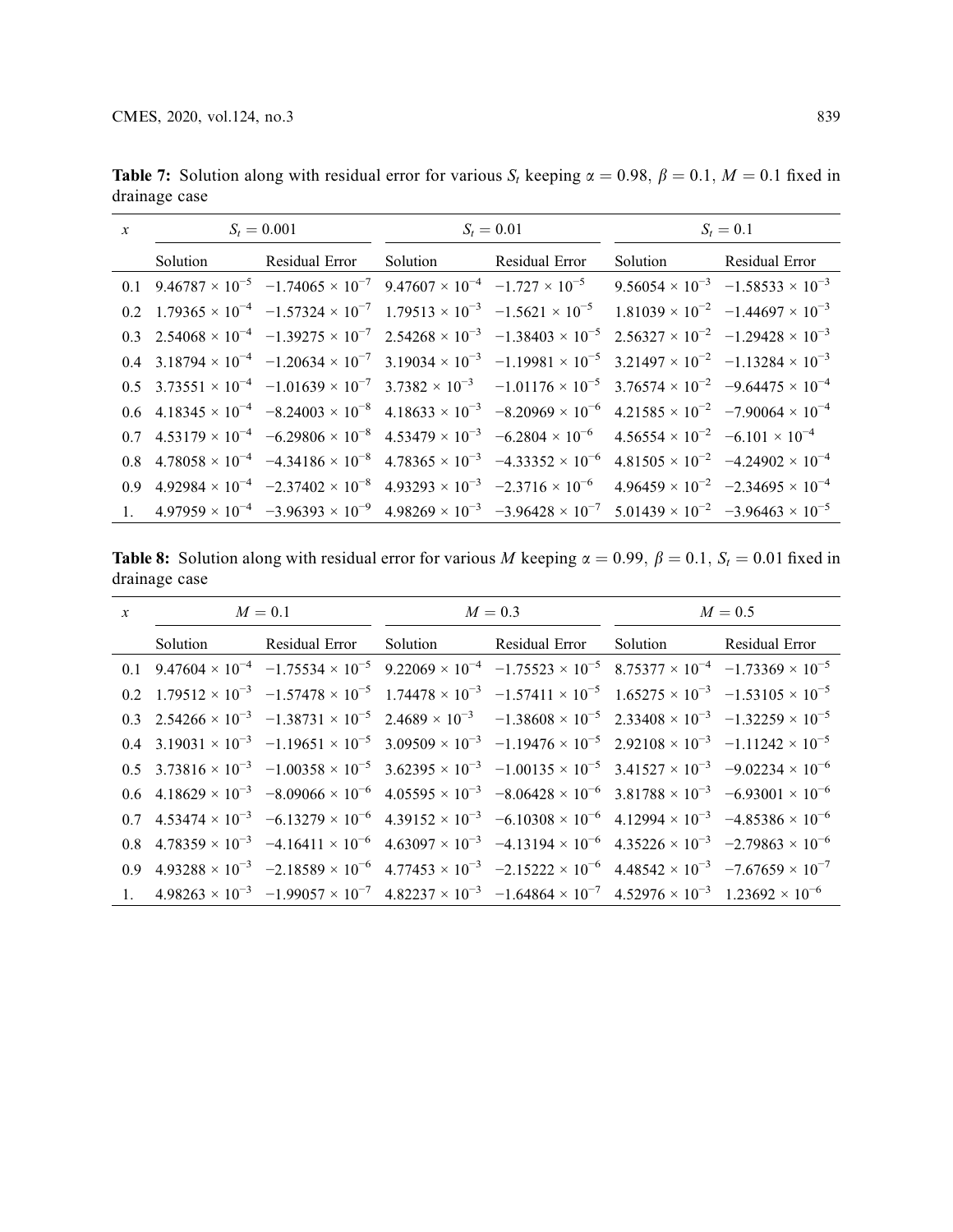<span id="page-15-0"></span>

<span id="page-15-1"></span>Figure 1: Effect of  $\alpha$  on the velocity profile keeping  $\beta = 1$ ,  $S_t = 0.4$ ,  $M = 0.3$  fixed in lifting case



Figure 2: Effect of  $\beta$  on the velocity profile keeping  $\alpha = 0.98$ ,  $S_t = 0.4$ ,  $M = 0.3$  fixed in lifting case



Figure 3: Effect of  $S_t$  on the velocity profile keeping  $\alpha = 0.99$ ,  $\beta = 0.1$ ,  $M = 0.1$  fixed in lifting case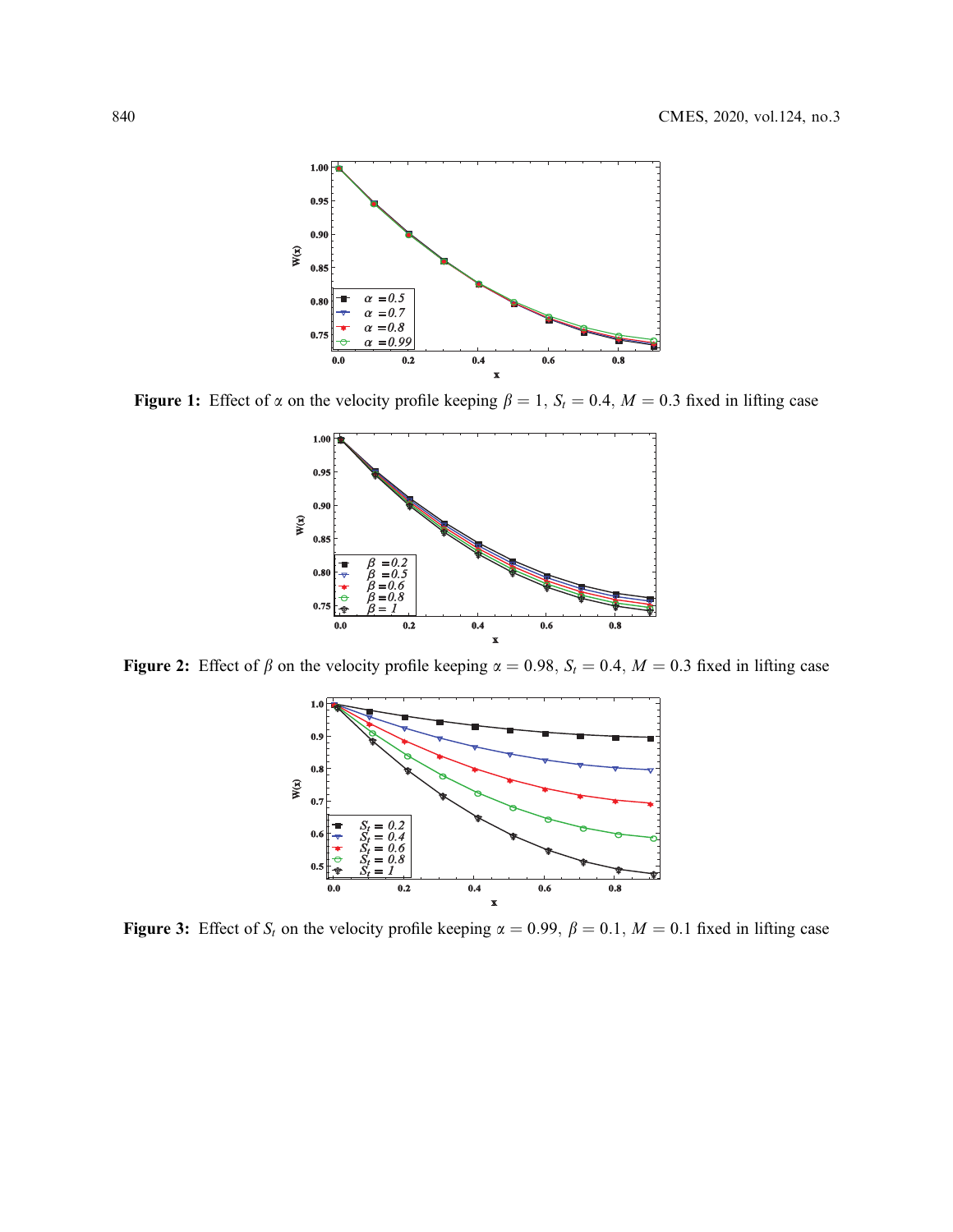<span id="page-16-0"></span>

<span id="page-16-1"></span>Figure 4: The effect of M on the velocity profile keeping  $\alpha = 0.95$ ,  $\beta = 0.2$ ,  $S_t = 0.1$  fixed in lifting case



<span id="page-16-2"></span>Figure 5: Effect of  $\alpha$  on the velocity profile keeping  $\beta = 0.9$ ,  $S_t = 0.2$ ,  $M = 0.3$  fixed in drainage case



Figure 6: Effect of  $\beta$  on the velocity profile keeping  $\alpha = 0.95$ ,  $S_t = 0.3$ ,  $M = 0.3$  fixed in drainage case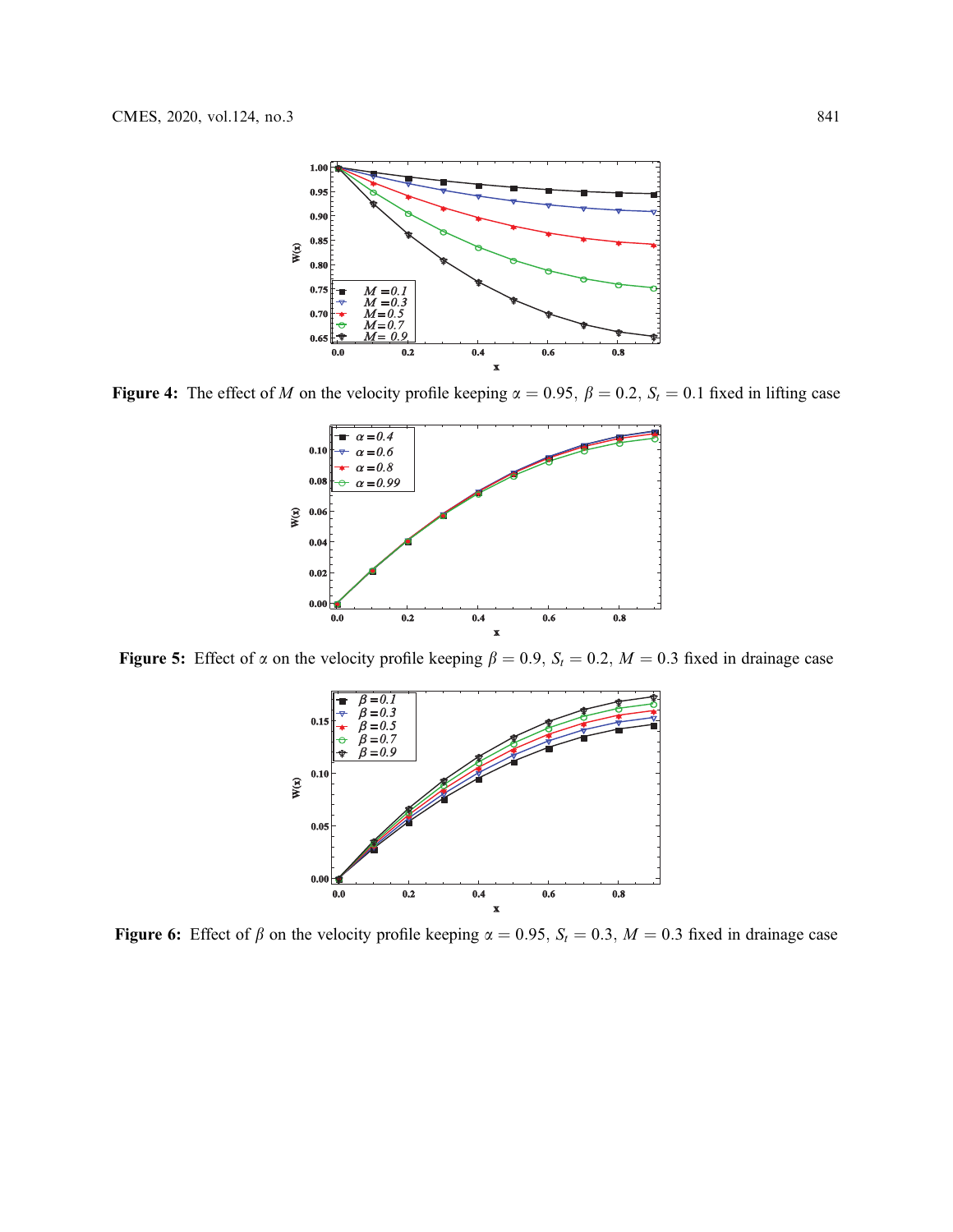<span id="page-17-0"></span>

<span id="page-17-1"></span>Figure 7: The effect of  $S_t$  on the velocity profile keeping  $\alpha = 0.98$ ,  $\beta = 0.2$ ,  $M = 0.2$  fixed in drainage case



<span id="page-17-2"></span>Figure 8: The effect of M on the velocity profile keeping  $\alpha = 0.95$ ,  $\beta = 0.2$ ,  $S_t = 0.1$  fixed in drainage case



Figure 9: The effect of increasing  $S_t$  and M simultaneously on the velocity profile while keeping  $\alpha = 0.98, \beta = 0.1$  fixed in drainage case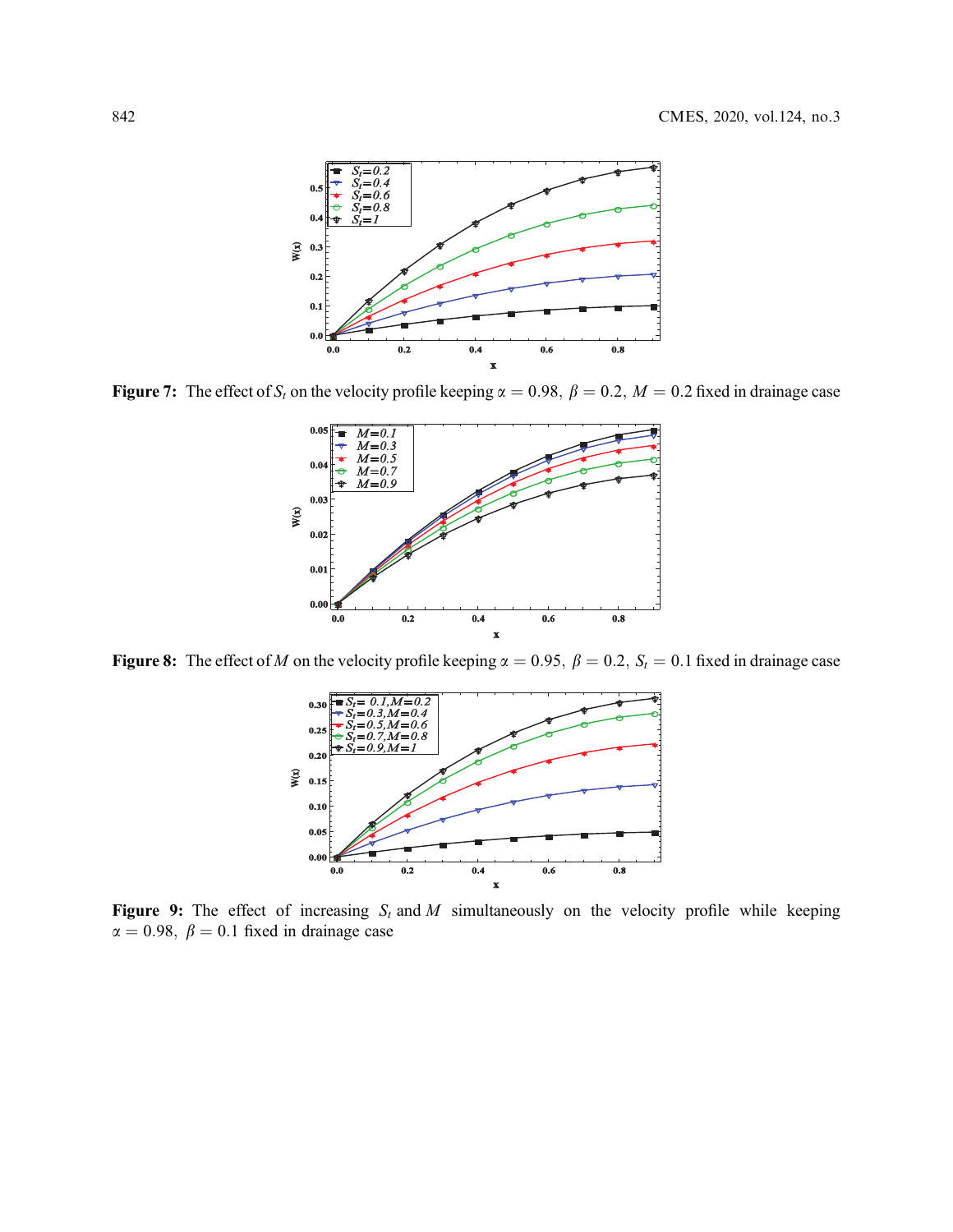<span id="page-18-0"></span>

<span id="page-18-1"></span>Figure 10: The effect of increasing M and  $\beta$  simultaneously on the velocity profile while keeping  $\alpha = 0.95$ ,  $S = 0.2$  fixed in drainage case



<span id="page-18-2"></span>Figure 11: The effect of increasing  $S_t$ ,  $\beta$  and  $M$  simultaneously on the velocity profile while keeping  $\alpha = 0.99$  fixed in lifting case



Figure 12: The effect of increasing  $S_t$ ,  $\beta$  and M simultaneously on the velocity profile while keeping  $\alpha = 0.98$  fixed in drainage case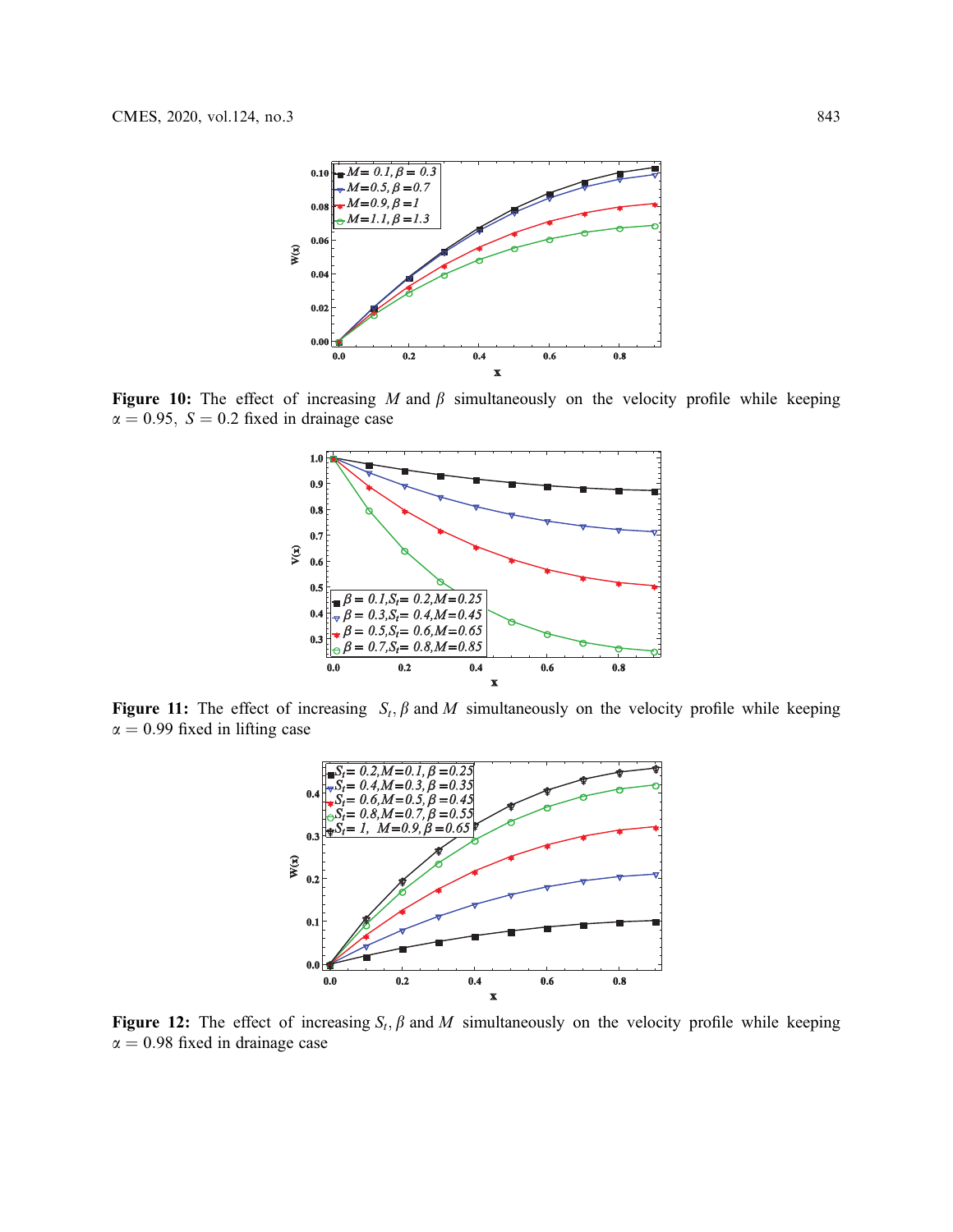#### 10 Conclusions

In this article, we find homotopy based solutions of thin film flow of pseudo-plastic fluid in fractional space for lifting and drainage cases. Validity and convergence of obtained approximate solutions have been confirmed by finding residual errors. Some key findings related to effect of various parameters on the velocity profile in fractional environment has been observed. It is found that fractional parameter  $\alpha$  has direct relationship with velocity profile in lifting case while it has inverse relationship with fluid velocity in drainage case. Consequently it is concluded that  $\alpha$  is showing opposite behavior on the velocity profile in lifting and drainage scenarios. It has also been observed that magnetic parameter  $M$  has shown similar effect on the velocity profile in both lifting and drainage cases. Investigation also reveals that non-Newtonian parameter  $\beta$  is showing opposite effects on the velocity profiles in lifting and drainage cases. Furthermore, stokes number  $S_t$  is showing opposite behavior in lifting and drainage cases. We also try different compositions of fluid parameters in drainage case and found that  $S_t$  is more influenced parameter as compared to  $M$ (See [Fig. 9\)](#page-17-2), while M is more influenced than  $\beta$  (See [Fig. 10\)](#page-18-0).

Funding Statement: The author(s) received no specific funding for this study.

Conflicts of Interest: The authors declare that they have no conflicts of interest to report regarding the present study.

#### References

- <span id="page-19-0"></span>1. Munson, B. R., Young, D. F. (1994). Fundamentals of fluid mechanics. New York, USA: John Wiley and Sons.
- <span id="page-19-1"></span>2. Denson, C. (1970). The drainage of Newtonian liquids entertained on a vertical surface. *Industrial & Engineering* Chemistry Fundamentals, 9(3), 443–448. DOI [10.1021/i160035a022](http://dx.doi.org/10.1021/i160035a022).
- 3. O'Brien, S. B. G., Schwartz, L. W. (2015). Thin film flows: theory and modeling. Encyclopedia of Surface and Colloid Science, Boca Raton: CRC Press.
- <span id="page-19-3"></span>4. Jeffreys, H. (1930). The draining of a vertical plate. Mathematical Proceedings of the Cambridge Philosophical Society, 26(2), 204–205.
- <span id="page-19-2"></span>5. Rossum, J. J. V. (1958). Viscous lifting and drainage of liquid. Applied Scientific Research, 7, 141–145.
- <span id="page-19-4"></span>6. Astarita, G., Marrucci, G. (1974). Principle of non-newtonian fluid mechanics. London UK: McGraw-Hill.
- <span id="page-19-5"></span>7. Siddiqui, A. M., Mahmood, R., Ghori, Q. K. (2008). Homotopy perturbation method for thin film flow of a third grade fluid down an inclined plane. Chaos, Solitons and Fractals, 35(1), 140–147. DOI [10.1016/j.](http://dx.doi.org/10.1016/j.chaos.2006.05.026) [chaos.2006.05.026](http://dx.doi.org/10.1016/j.chaos.2006.05.026).
- <span id="page-19-6"></span>8. Siddiqui, A. M., Mahmood, R., Ghori, Q. K. (2006). Some exact solutions for the thin film flow of a PTT fluid. Physics Letters A, 356(4–5), 353–356. DOI [10.1016/j.physleta.2006.03.071.](http://dx.doi.org/10.1016/j.physleta.2006.03.071)
- <span id="page-19-7"></span>9. Siddiqui, A. M., Mahmood, R., Ghori, Q. K. (2006). Homotopy perturbation method for thin film flow of a fourth grade fluid down a vertical cylinder. Physics Letters A, 352(4–5), 404–410. DOI [10.1016/j.physleta.2005.12.033.](http://dx.doi.org/10.1016/j.physleta.2005.12.033)
- <span id="page-19-8"></span>10. Yih, C. S. (1995). Stability of parallel laminar flow with a free surface. Proceedings of the Second U.S. National Congress of Applied Mechanics, ASME, New York, pp. 623-628.
- <span id="page-19-9"></span>11. Landau, L. D. (1944). On the problem of turbulence. Comptes Rendus de L'Academie des Sciences de L'URSS, 44, 311–314.
- <span id="page-19-10"></span>12. Stuart, J. T. (1956). On the role of Reynolds stresses in stability theory. Journal of Aerospace Sciences, 23, 86–88.
- <span id="page-19-11"></span>13. Nakaya, C. (1974). Equilibrium state of periodic waves on the fluid film down a vertical wall. Journal of the Physical Society of Japan, 36(3), 921–926. DOI [10.1143/JPSJ.36.921.](http://dx.doi.org/10.1143/JPSJ.36.921)
- <span id="page-19-12"></span>14. Lin, S. P. (1974). Finite amplitude side-band stability of a viscous film. Journal of Fluid Mechanics, 63(3), 417-429. DOI [10.1017/S0022112074001704.](http://dx.doi.org/10.1017/S0022112074001704)
- <span id="page-19-13"></span>15. Ullah, S., Akhtar, K., Khan, N. A., Ullah, A. (2019). Analysis of thin film flow of generalized Maxwell fluid confronting withdrawal and drainage on non-isothermal cylindrical surfaces. Advances in Mechanical Engineering, 11(10), 1–19.